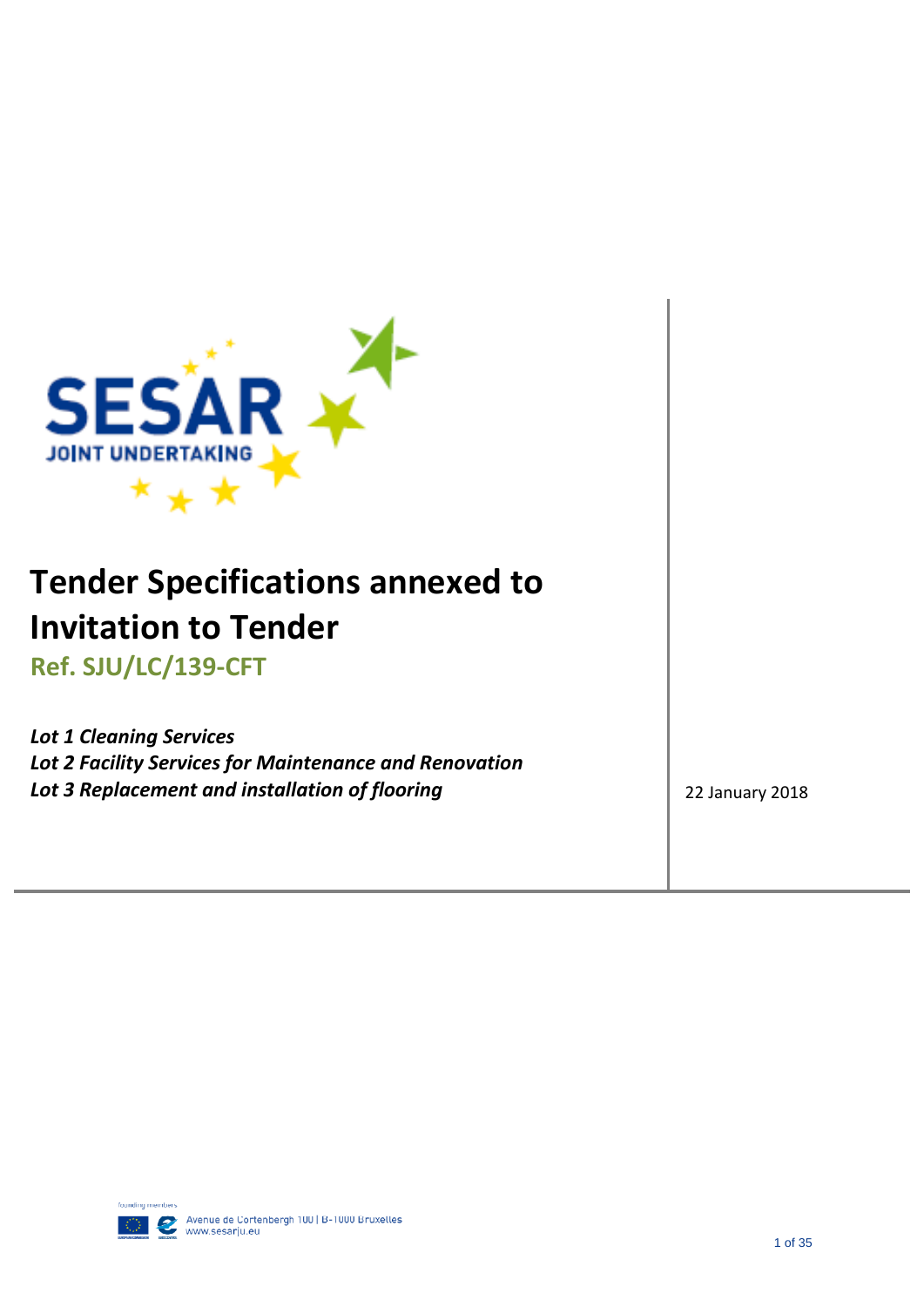### **Table of Contents**

| 1              |                                                                                  |  |
|----------------|----------------------------------------------------------------------------------|--|
|                | 1.1                                                                              |  |
|                | 1.2                                                                              |  |
|                |                                                                                  |  |
| $\overline{2}$ |                                                                                  |  |
|                | 2.1                                                                              |  |
|                | 2.2                                                                              |  |
|                | 2.3                                                                              |  |
|                | 2.3.1                                                                            |  |
|                |                                                                                  |  |
|                | (a)                                                                              |  |
|                | (b)                                                                              |  |
|                | (c)                                                                              |  |
|                | (d)                                                                              |  |
|                | 2.3.3                                                                            |  |
|                | 2.3.4                                                                            |  |
|                | (a)                                                                              |  |
|                | (b)<br>(c)                                                                       |  |
|                | 2.3.5                                                                            |  |
|                | 2.3.6                                                                            |  |
|                | Service in the event of work interruption/absence for Lot 1, 2 and 3 16<br>2.3.7 |  |
|                | 2.3.8                                                                            |  |
|                | 2.3.9                                                                            |  |
|                | 2.3.10                                                                           |  |
|                | 2.4                                                                              |  |
|                | 2.5                                                                              |  |
|                | 2.6                                                                              |  |
|                | 2.7                                                                              |  |
|                | 2.8                                                                              |  |
| 3              |                                                                                  |  |
|                |                                                                                  |  |
| 4              |                                                                                  |  |
|                | 4.1                                                                              |  |
|                | 4.2                                                                              |  |
|                | 4.3                                                                              |  |
|                | 4.3.1                                                                            |  |
|                | 4.3.2                                                                            |  |
|                | 4.3.3                                                                            |  |
|                | 4.4                                                                              |  |
|                | 4.5                                                                              |  |
|                | 4.6                                                                              |  |
|                |                                                                                  |  |
| 5              |                                                                                  |  |

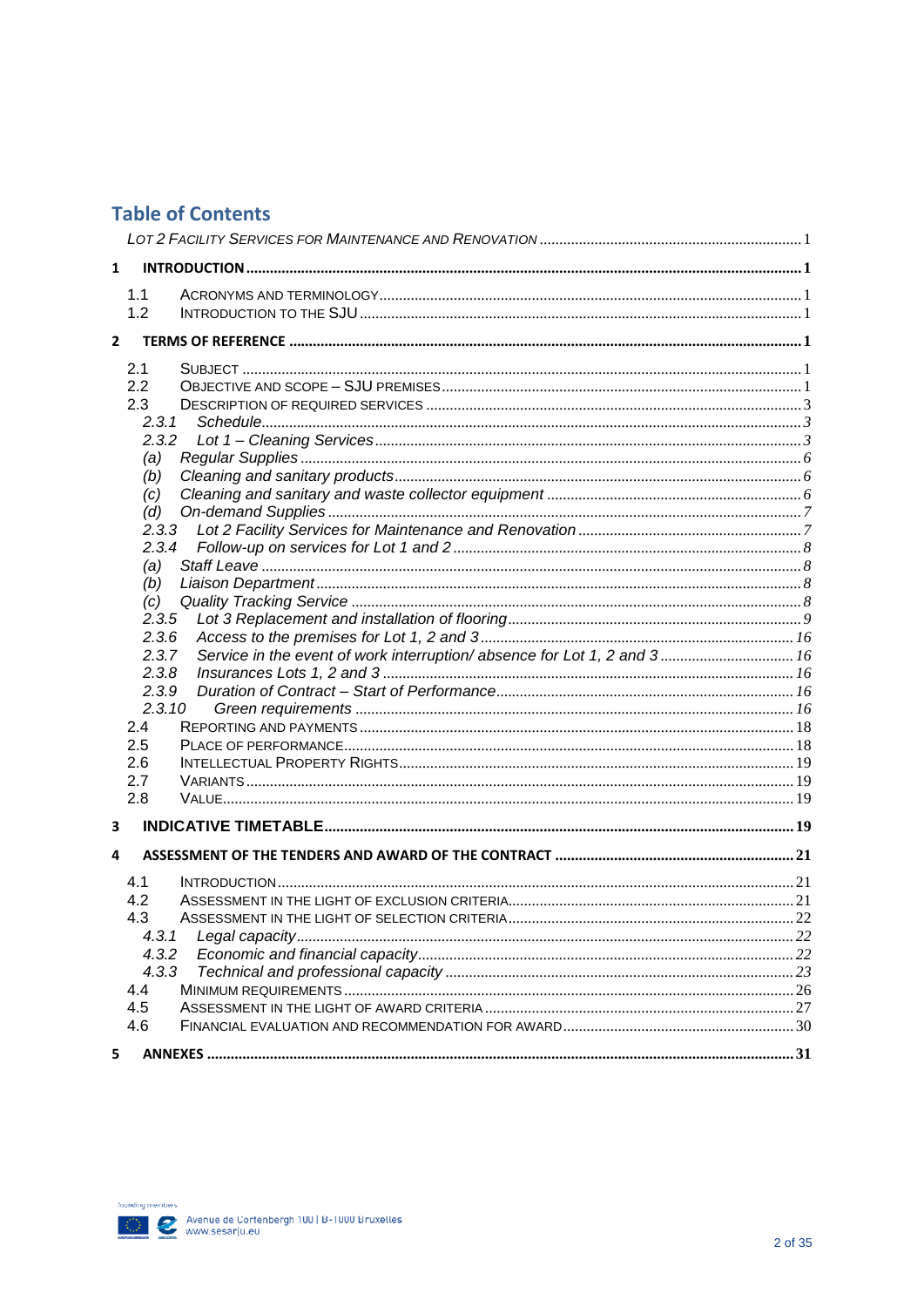# <span id="page-2-1"></span><span id="page-2-0"></span>**1 Introduction**

### **1.1 Acronyms and terminology**

| <b>ATM</b>   | Air Traffic Management                                                        |  |  |
|--------------|-------------------------------------------------------------------------------|--|--|
| <b>SESAR</b> | Single European Sky ATM Research Programme                                    |  |  |
| <b>SJU</b>   | SESAR Joint Undertaking (European Union body under Council Regulation (EC) No |  |  |
|              | 219/2007 as amended by Council Regulation (EC) No 1361/2008)                  |  |  |
| <b>EMAS</b>  | The EU Eco-Management and Audit Scheme                                        |  |  |
| <b>OIB</b>   | Office for Infrastructure and Logistics in Brussels, European Commission      |  |  |

### <span id="page-2-2"></span>**1.2 Introduction to the SJU**

The purpose of the SJU created under Article 187 of the Treaty on the Functioning of the European Union, is to ensure the modernisation of the European air traffic management system through the coordination and concentration of all relevant research and development efforts.

The SJU is responsible for the implementation of the European ATM Master Plan and for carrying out specific activities aimed at the development of a new generation air traffic management system capable of ensuring the safety and fluidity of air transport worldwide over the next thirty years. Further information on the activities of the SJU is available at [www.sesarju.eu.](http://www.sesarju.eu/)

# <span id="page-2-4"></span><span id="page-2-3"></span>**2 TERMS OF REFERENCE**

### **2.1 Subject**

In order to ensure clean and well-maintained environment of its facilities, the SJU is planning to conclude the following contracts for the provision of the following facility-related services:

- **Cleaning and waste management collection services** (one direct service contract)
- **Facility renovation and maintenance services** (one framework service contract)
- **Replacement and installation of flooring** (one direct supply contract).

### <span id="page-2-5"></span>**2.2 Objective and scope – SJU premises**

The SJU occupies two floors of the building: part of the 4th floor (750m²) and the 5th (1000m²). On the 4th floor you will find the reception, most of the meeting rooms (5 meeting rooms, approximately 400 $m<sup>2</sup>$ ), a cafeteria of 50 $m<sup>2</sup>$ , two sanitary rooms and two shower rooms; the remaining part of the surface is occupied by landscaping offices, two technical rooms and stock areas.

The 5th floor has a meeting room of 35m  $^2$ , a kitchen area (8m  $^2$ ), four sanitary spaces and a technical room; the rest of the surface is occupied by landscaped or closed offices.

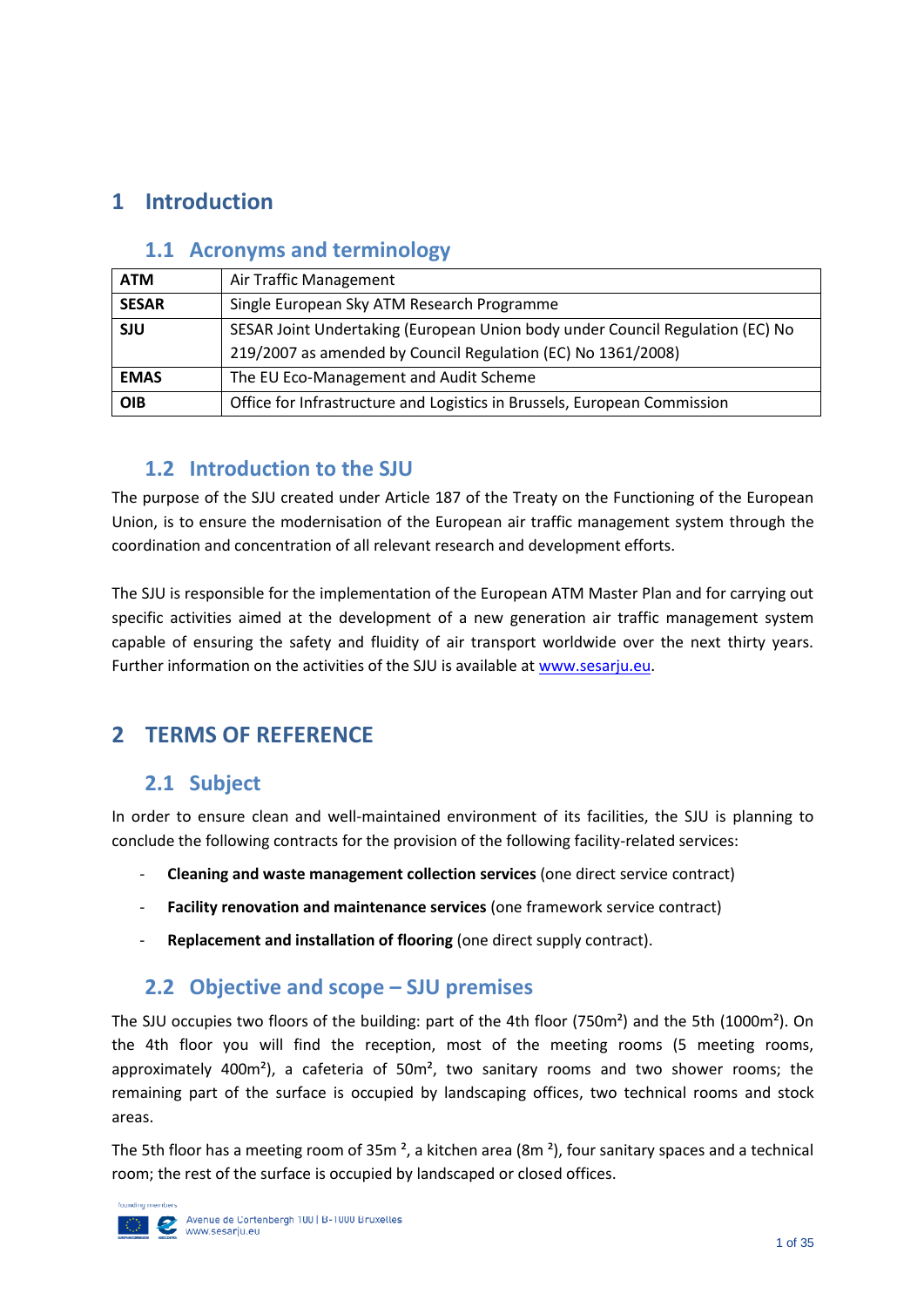The floor surfaces are covered with solid carpets, tiles and resin.

The walls are partly painted (non-washable paint) and partly composed of washable partitions. Glass walls and partition delimit the meeting rooms and some of the offices. The walls of the shower rooms are tiled.

There are 88 working stations at the SJU and about 2500 visitors are welcomed each year. The meeting rooms can be used all day (from 09:00 a.m. to 6:00 p.m.).

#### **Mandatory visit of the premises**

Detailed information about occupation lay-out will be given during the **mandatory visit of the premises**. These visits are scheduled for 05 February 2018, 13 February 2018 and 19 February 2018. The dates and the content of the mandatory visits are the same for all Lots.

Each tenderer will be assigned an individual slot for the visit. Anonymized minutes of the visits (including questions raised and responses provided by the SJU will be drafted by the SJU and sent to all tenders who participated to a visit.

The Tenderer can only participate in one of the visits with no possibility to repeat a visit.

The SJU is therefore launching an open call for tender with 3 Lots aimed at concluding one contract per Lot (as specified above) to provide:

**Lot 1: Cleaning and waste management collection services** that include but not limited to the following services:

- a. Generic (not related to location):
- b. Specific Services (related to particular space/locations)
- c. Special Services (related to specific time of the year)

**Lot 2: Facility renovation and maintenance services** that include but not limited to the following services:

a. Minor maintenance, refreshment and repairs with the main focus being on the activities in the kitchen, showers and restrooms, corridors, etc.

#### **Lot 3: Replacement and installation of flooring**

An economic operator may submit a tender in response to one (1), two (2) or three (3) Lots. Each Lot will be evaluated separately.

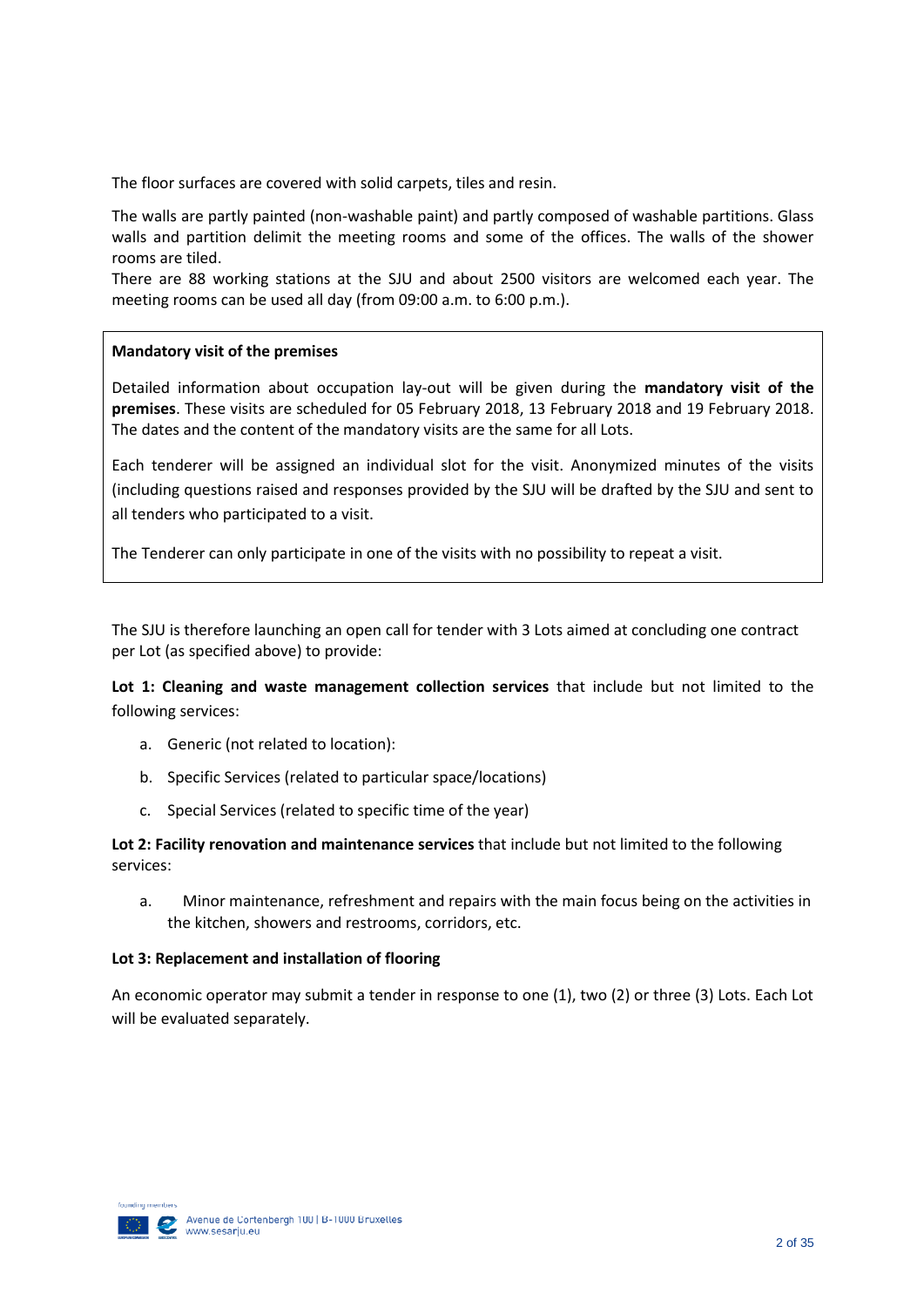### <span id="page-4-0"></span>**2.3 Description of required services**

The SJU requires high-quality of services, organized according to an efficient schedule that will offer flexibility in order to deal with unexpected events.<sup>1</sup>

### <span id="page-4-1"></span>**2.3.1 Schedule**

The tenderer shall propose a schedule (applicable to each Lot).

In the detailed planning the tenderer(s) should pay special attention to the following:

- i. **Lot 1 Cleaning services** should be conducted as from no earlier than 07:00 am or to be terminated not later than 20:00 pm on Monday to Thursday and 19:00 pm on Friday. The cleaning of the meeting rooms must be completed by 8:30 a.m. daily and the cleaning (limited to hoovering and wet cleaning) of office and reception areas must be completed by 8:30 a.m.once a week. Special attention should be given to the proposed planning by the Tenderer for avoiding noise disturbance, such as but not limited to, hoovering, emptying the dishwasher etc.
- ii. **Lot 2 Facility renovation and maintenance services** should be conducted upon written request during SJU's working days and hours (see more on paragraph 2.7 below) but also potential weekend works for the avoidance of noise disturbance.
- iii. **Lot 3 Replacement and installation of flooring** should be done outside working hours to avoid disturbance of SJU staff. This includes Monday – Friday for the works to be terminated by 08:00 am and/or for the works to be conducted after 18:00 pm and over the weekend.

The contractor(s) commits to carry out the services as indicated in **Lot 1 and 2** during the whole year with the exception of the public holidays, which are specific for the SJU as per applicable calendar year and will be communicated to the selected contractor (see Annex II).

The contractor commits to carry out the services as indicated in **Lot 3** as per the contractor's proposed timetable for preparation, general organization of the site, delivery of supplies and related services.<sup>2</sup>

### <span id="page-4-2"></span>**2.3.2 Lot 1 – Cleaning Services**

The SJU requests the following cleaning services: generic, specific and special, which are described in detail below.

The Contractor shall perform the generic and specific services regularly and shall include them in the proposed weekly planning. The special services shall be performed regularly in the identified period of year.

 $^2$  The timetable is binding and any necessary and minor deviations from the proposed schedule must be communicated to the SJU in advance and approved by the SJU in writing (email).



 $\overline{\phantom{a}}$ 

<sup>1</sup> e.g. removal of a sudden carpet stain(s) under Lot 1.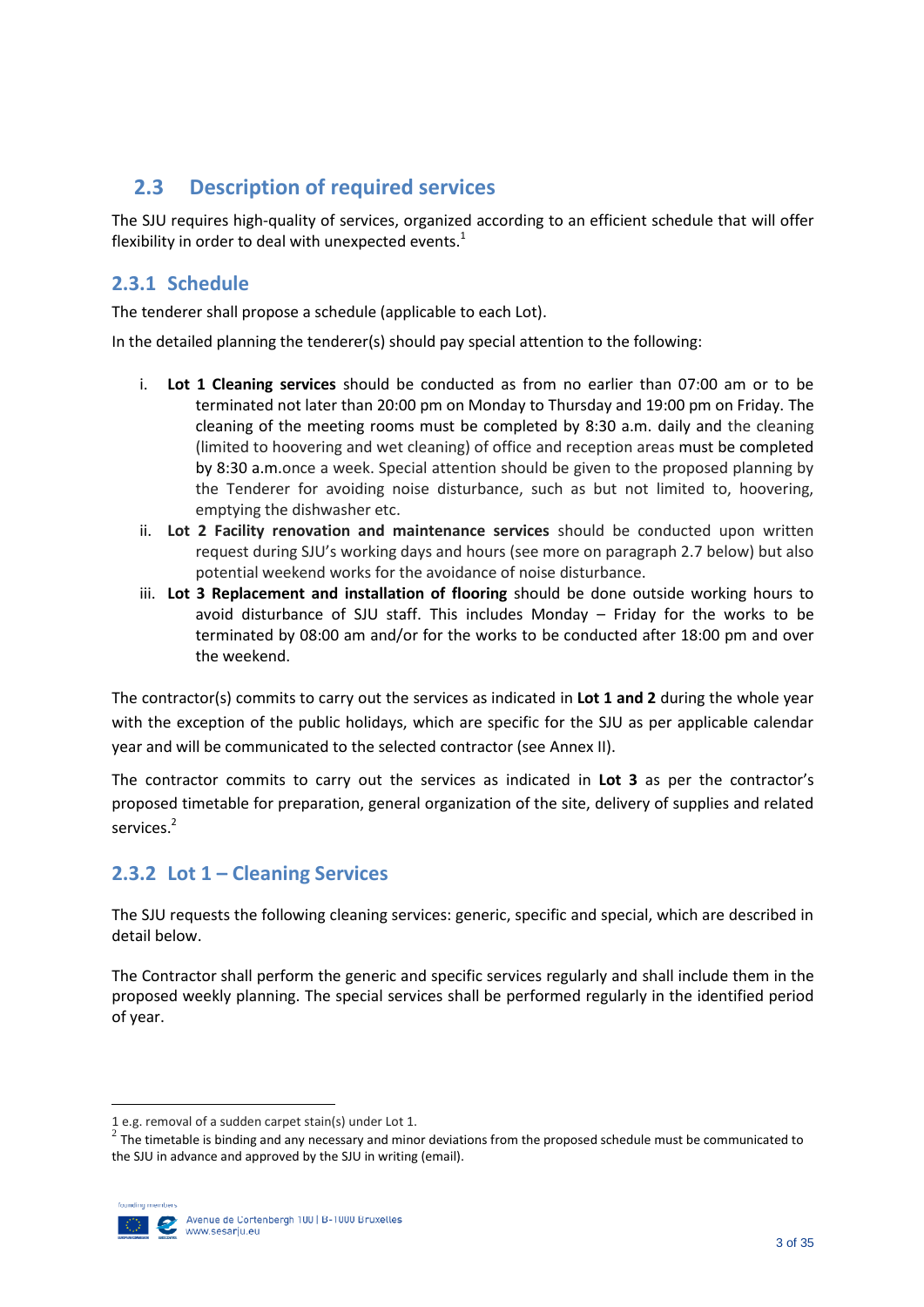### **2.3.2.1 Generic Cleaning Services**

#### Waste:

The SJU is particularly interested in the sorting of waste, which is sorted as follows: paper, plastic, glass, metals, sludge, ash and household waste<sup>3</sup>

- i. Daily collecting and sorting of garbage (cafeteria / kitchen area, toilets, showers, offices, technical rooms, archive rooms, meeting rooms etc.)
- ii. Daily waste disposal in the appropriate locations for recycling

#### Inside glazing:

i. Regular cleaning of the fingerprints / grease on the glass walls

#### Floors and walls:

i. Regular and/or upon request detachment / washing / dusting of possible stains on floors, walls, doors, skirting boards and switches

#### Air vent and grills:

i. Regular dusting of the air vent and air-conditioning grills

#### Equipment:

- i. Installation and replacement of cleaning equipment: Installation and replacement of cleaning equipment on a regular basis in order to allow for continuity of services
- ii. Installation and replacement of cleaning equipment upon request based on best practice in the area of the cleaning technology evolution and recommendation from hygienic norms.

#### **2.3.2.2 Specific Cleaning Services**

#### Meeting rooms:

- a. Regular and/or upon request hoovering of the floors and seat bases
- b.Regular and/or upon request wet cleaning of meeting tables, flat surfaces, convectors and window sills
- c. Regular and/or upon request dusting of phones, LCD screens and microphones (when present)
- d.Regular and/or upon request cleaning of tables
- e. Regular and/or upon request dusting of table and seat frames and other vertical surfaces
- f. Regular and/or upon request dusting of wiring

Crossing point areas : corridors

a. Daily hoovering of floors

<sup>&</sup>lt;sup>3</sup><br><http://eur-lex.europa.eu/legal-content/EN/TXT/PDF/?uri=CELEX:32013D0131&from=EN> p.25

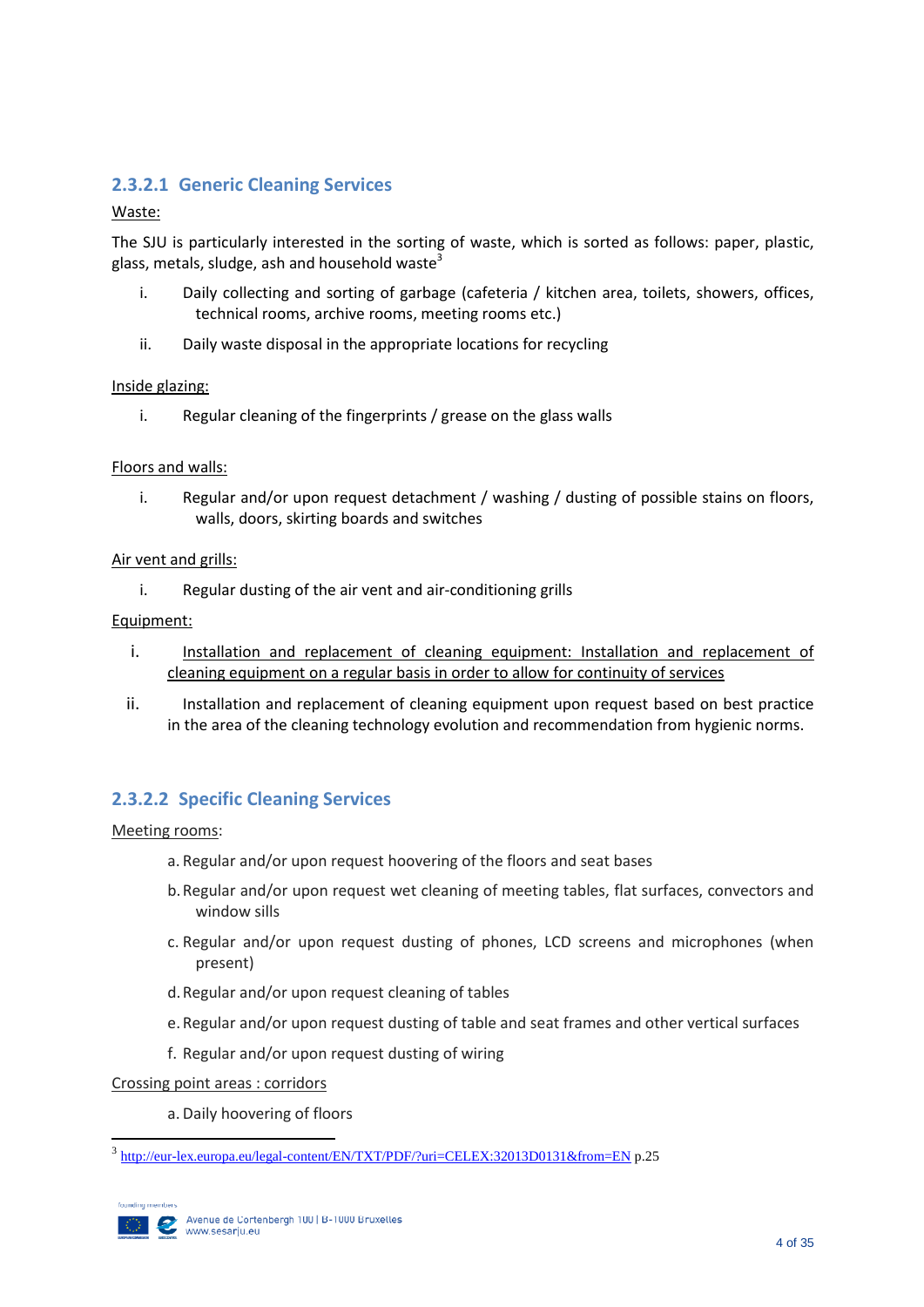#### Office and reception area

- a. Daily hoovering of the floors
- b.Daily wet cleaning of desks
- c. Regular cleaning of flat surfaces, convectors and window sills
- d.Regular wet cleaning of phones
- e. Regular dusting of tables, seat frames, seat bases and other vertical surfaces
- f. Regular dusting of leather furniture
- g. Regular dusting of the wiring

#### <u>Two Kitchen areas 4<sup>th</sup> and 5<sup>th</sup> floors</u>

- a. Daily filling of dishwashers, start-up and storage
- b.Daily cleaning of microwave ovens and other household appliances
- c. Regular cleaning of refrigerators, and other household appliances
- d.Daily cleaning of worktop, sink and garbage cans
- e. Regular filling and descaling of valves and drainage
- f. Daily wet cleaning of tables and chairs
- g. Daily hoovering and washing of floors

#### Sanitary Area

- a. Twice a day cleaning and disinfection of toilets, urinals, washbasins and garbage cans )
- b.Regular descaling of toilets, urinals, sinks and evacuations
- c. Regular dusting of lights and towel dispensers
- d.Daily cleaning and disinfection of soils

#### Shower rooms

- a. Daily cleaning and disinfection of bins, shower heads, soap dishes and evacuations
- b.Regular cleaning and descaling of the walls (tiled and glazed)
- c. Daily cleaning of floors

Technical rooms (printing area, archiving rooms, storage rooms, IT rooms)

- a. Regular hoovering soils
- b.Regular wet dusting of flat surfaces
- c. Regular dry dusting of printers or other live components
- d.Regular collection of paper from shredder

#### **2.3.2.3 Special Services**

### **a. Quarterly Cleaning Services**

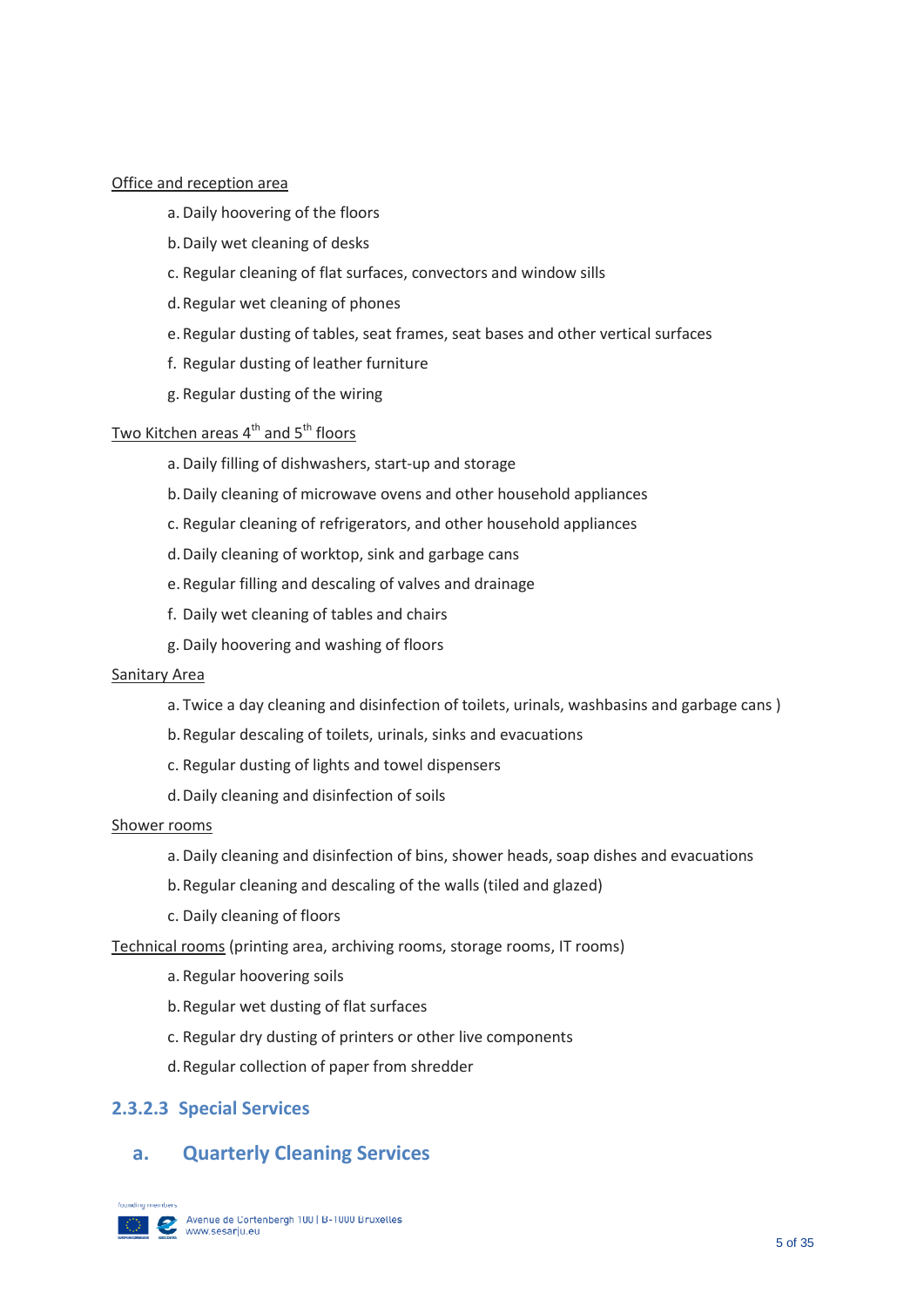Cleaning the interior of the windows and the glass walls

#### **b. Bi-annual Cleaning Services**

- Complete cleaning of the cafeteria and kitchen area (interior and exterior of kitchen cabinets, space behind refrigerators / household appliances, dishes, application of a product that protects the floor of the cafeteria, etc.)
- Cleaning of keyboards and screens, dusting of central units

#### **c. Yearly Cleaning Services**

- 'Spring Cleaning' Indicative but not limited to: removal of spots and shampooing on carpets, resin floor cleaning, cleaning of all flat and vertical surfaces, sanitary/cafeteria, office waste bins and deicing of the freezer

The SJU may occasionally and upon written request to the Contractor request additional cleaning services. The price will be calculated based on the hourly rate proposed in the financial offer. The services performed hereunder cannot exceed the maximum budget available.

#### <span id="page-7-0"></span>**2.3.2.4 Other Terms and Conditions for Lot 1: Supplies**

#### **(a) Regular Supplies**

i. The Contractor must provide on a regular basis the equipment and maintenance products necessary for the services to be performed and guaranteed as well as various sanitary products and supplies. A list of the recurrent cleaning equipment and supplies including the regularity method and estimated content of each delivery shall be communicated in advance by the Contractor for the performance of the services described in these terms of reference, taking into consideration our storage space constraints.

#### <span id="page-7-1"></span>**(b)Cleaning and sanitary products**

The Contractor commits to supply the following, but not limited to, products on a regular basis, according to the usual consumption: garbage bags for sorting (cafeteria and kitchen area, offices and sanitary facilities), toilet paper and sanitary bags, liquid soap, hand-drying paper etc. for cafeteria kitchen areas and sanitary spaces.

#### <span id="page-7-2"></span>**(c) Cleaning and sanitary and waste collector equipment**

The cleaning, the sanitary and the recycling waste collector's equipment required for the services will be provided by the Contractor, who will also make available all the cleaning equipment necessary for the proper performance of the services (vacuum cleaner, mops, carpet remover, surface cleaner, soap paper and bag containers etc.).

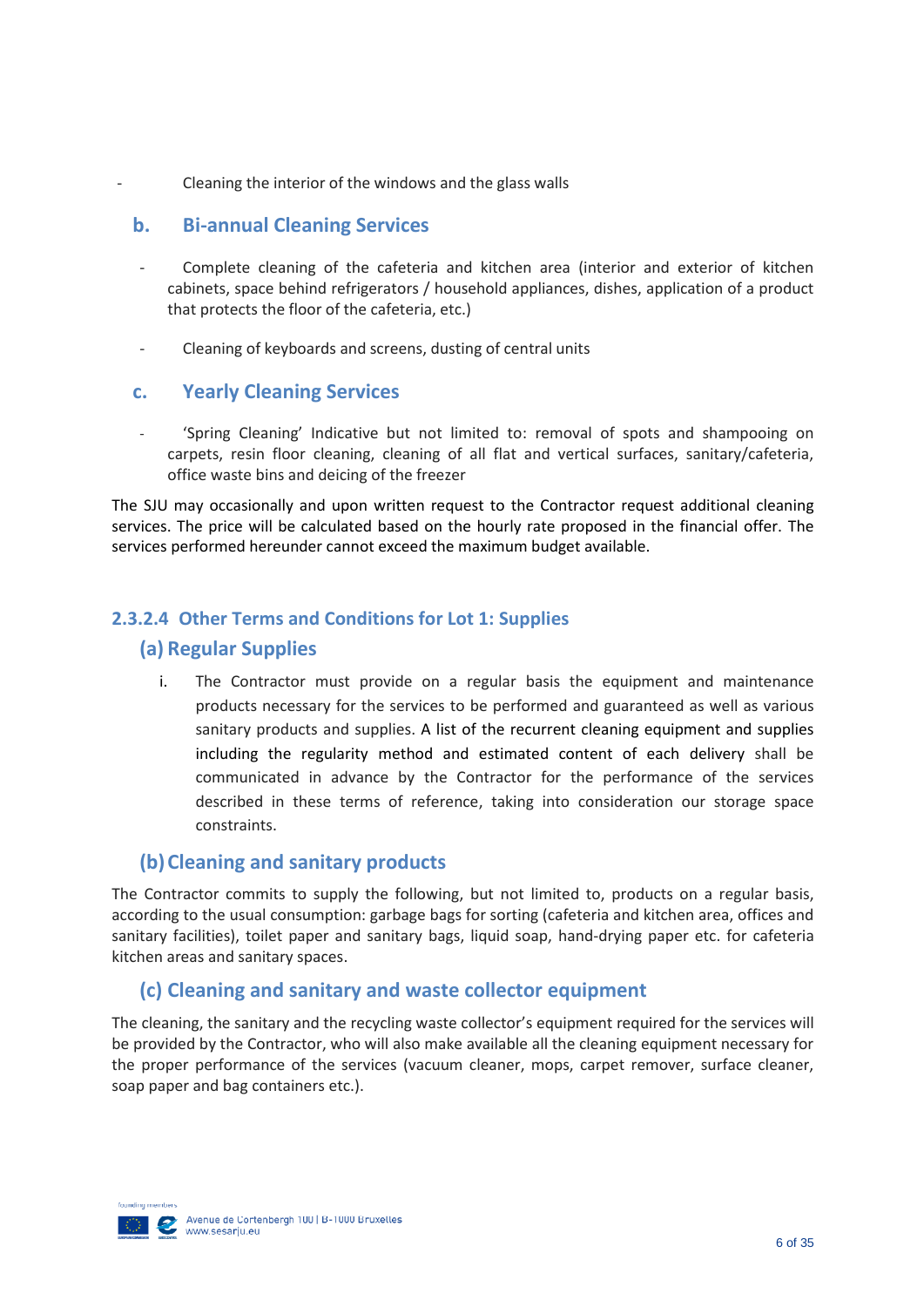### <span id="page-8-0"></span>**(d)On-demand Supplies**

In order to comply with the evolution of cleaning and waste management the SJU reserves the right to, if required, request an upgrade and/or replacement of products and equipment as per, but not limited to recommendations by EMAS<sup>4</sup> and housing conditions manual by OIB<sup>5</sup>.

### <span id="page-8-1"></span>**2.3.3 Lot 2 Facility Services for Maintenance and Renovation**

In order to address ad hoc and repetitive facility-related needs, the SJU is planning to conclude a framework service contract for the provision of the following facility-related services:

The services will include but are not limited to:

- a. Internal relocation movers, furniture handling and hanging;
- b. Maintenance and renovations Sanitation, partitions, false ceilings, parquet, stripping, drilling, sticking, assembling;
- c. Carpentry Assembly and disassembly of furniture, locks installation, Sanding of wooden shutters and fences;
- d. Plumbing Repair of leaks, laying of sanitary facilities, washbasins, sinks, installation of external sinks;
- e. Electricity Wiring, installation of wall sconces, addition of wall outlets and switches
- f. Inside work Installation of wallpaper, painting alterations, leaching of walls and floors.

The tenderer shall include estimate solution time for each activity listed above.

The maintenance and renovation services will take place upon request from the SJU and approval from the future contractor. The services shall be described in the report as per section 2.5 below. Their acceptance will be formalized through the signature of an order form attached to the draft framework service contract.

The contractor shall respond to SJU's request at the earliest convenience and within maximum of five working days. In its response, the contractor shall quote a binding maximum solution time. For urgent requests, the Contractor shall be in the position to intervene within 24 hours.

The services will be requested based on ad hoc short term requests for minor repairs, change/add equipment. The services will not cover the area of building which is under the responsibility of the building landlord.

Main focus will be given to the activities in the kitchen, corridors, showers and restrooms. However, the services might also take place within other areas within the SJU.

<sup>5</sup> http://ec.europa.eu/oib/pdf/mesuring-code\_en.pdf



**.** 

<sup>4</sup> http://eur-lex.europa.eu/legal-content/EN/TXT/PDF/?uri=CELEX:32013D0131&from=EN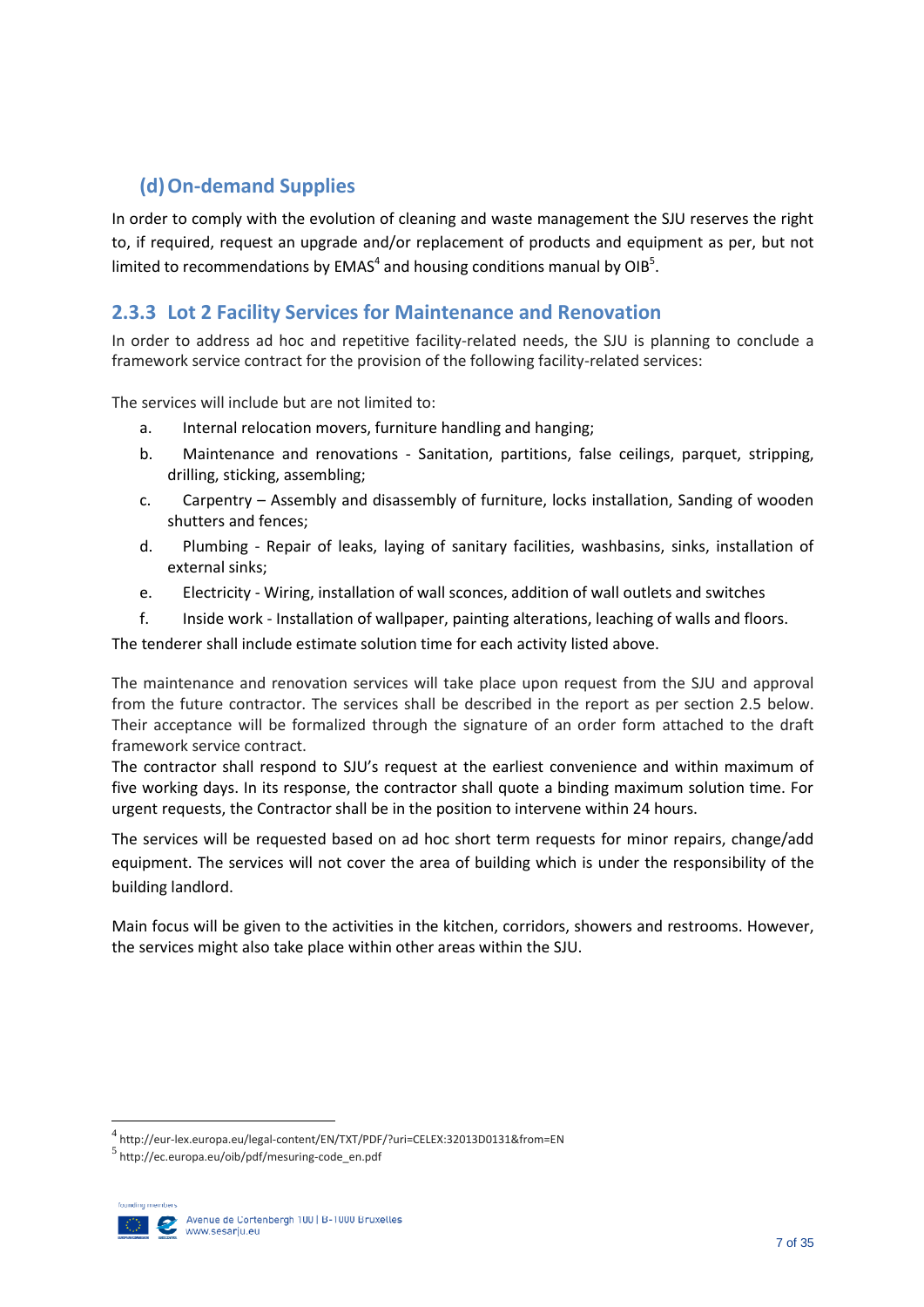### <span id="page-9-1"></span><span id="page-9-0"></span>**2.3.4 Follow-up on services for Lot 1 and 2**

### **(a) Staff Leave**

During the Contractor's staff holidays (maintenance worker, liaison officer, etc.), the contractor(s) must replace its staff by staff trained in the specific areas and taking into account the work schedule of the SJU. The replacement shall be communicated to the SJU in advance.

### **(b) Liaison Department**

<span id="page-9-2"></span>The contractor(s) shall appoint a liaison officer who will come once a week, regularly on a day and time agreed in advance with the SJU, to communicate any remarks or special requests to the SJU's contact point.

For a proper execution of services under the contract, all personnel designated by the Contractor for the performance of the services must have good oral command of the French and basic oral command of English language

### **(c) Quality Tracking Service**

<span id="page-9-3"></span>The contractor(s) shall appoint a Quality Officer who will come to the SJU once a month, on a day and time agreed in advance with the SJU, in order to verify the quality of the service provided and to propose binding corrective measures if necessary.

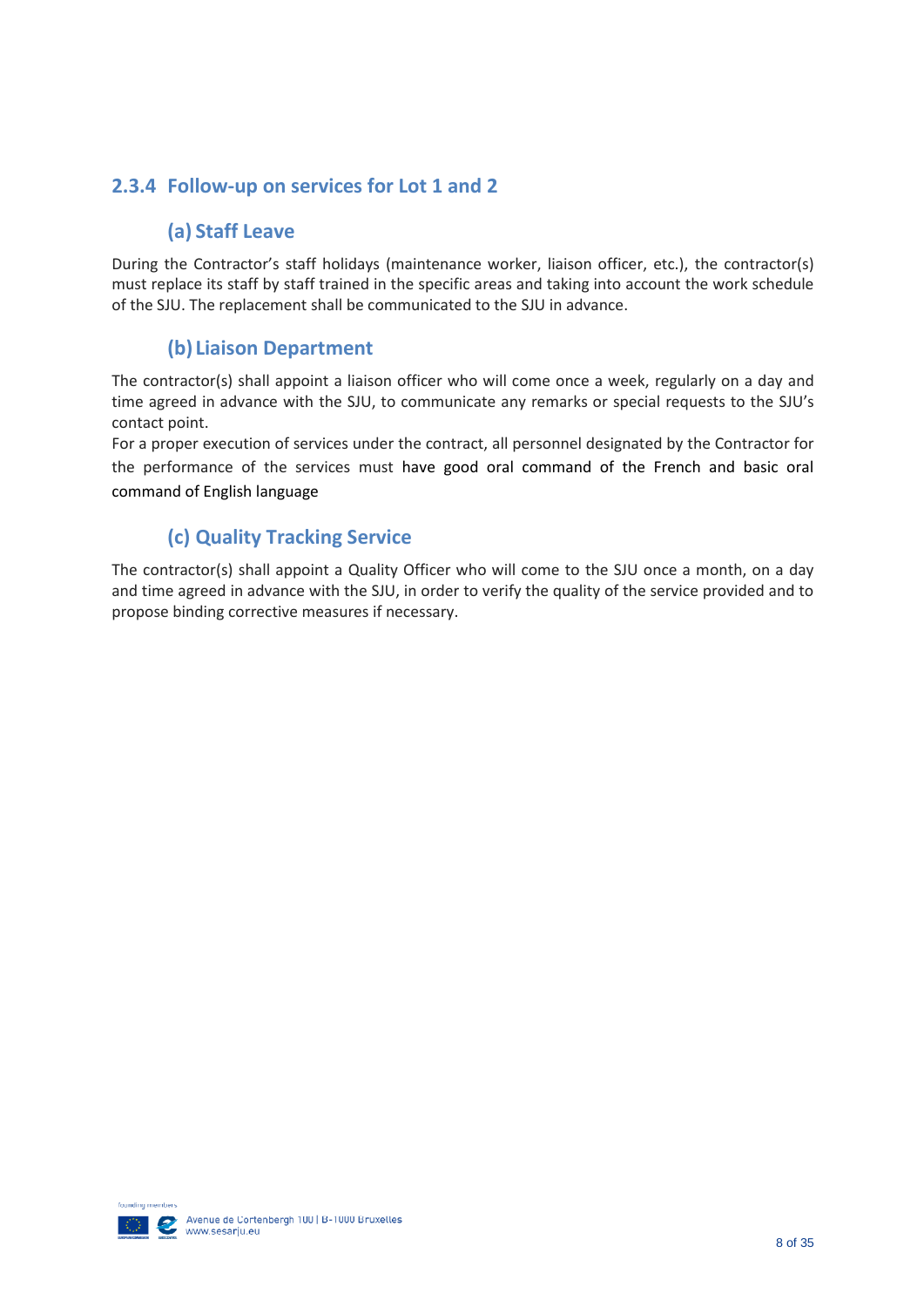### <span id="page-10-0"></span>**2.3.5 Lot 3 Replacement and installation of flooring**

#### **2.3.5.1 General**

The SJU's existing flooring is carpet tiles measuring 50cmx50cm on a concrete slab. Due to the fact that the flooring has become obsolete, the SJU is interested in a flooring option and is therefore launching an open call to conclude a direct supply contract for removal of the existing and placement of new flooring.

The technical specifications for the delivery of supplies and related services are set out below.

#### **2.3.5.2 Offices and meeting rooms**

The flooring of the existing offices and meeting rooms is carpet tiles measuring 50cmx50cm on a concrete slab with the reference Modulyss Millenium 505 light blue.

Solution model: Carpet or non- carpet (as for example wood, plastic, vinyl etc.)

Existing flooring must be replaced with floor covering and complying with the following **minimum and compulsory technical requirements**:

- the carpet or non-carpet flooring shall be of a total thickness of at least 5.5 mm
- it will have anti-fouling treatment;
- it will be classified as heavy duty (class 33, EN 685 classification);
- the adhesive used will be designed for the flooring and allowing them to be repositioned or replaced if necessary;
- the durability of the floor covering must be guaranteed over ten years;
- it is intended for office-type occupancy;
- it is intended for daily maintenance with products available, environmentally friendly and cost-effective

In case the solution proposed is carpet the following **minimum and compulsory technical requirements should be met in addition to the ones above:**

- the proposed slabs must be available in 10 different colours including at least one or more shades of blue;
- the slabs will be dyed in the mass.

In case the solution proposed is carpet tiles the following **minimum and compulsory technical requirements should be met in addition to the ones above**

the carpet tiles shall be of a total weight of minimum 650 g /  $cm<sup>3</sup>$ .

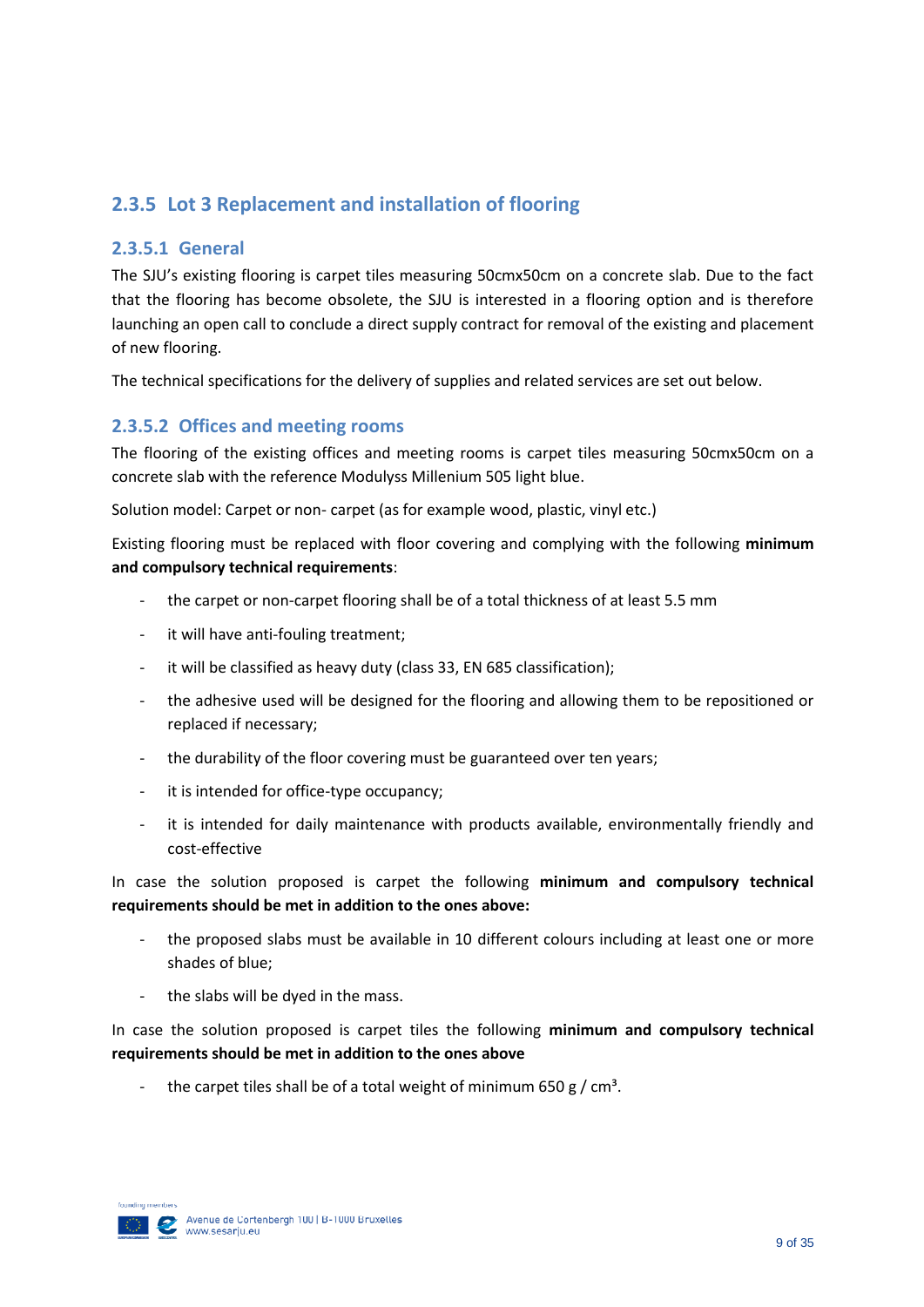In evaluating the award criteria, tenders will also be favourably considered, taking into account the following points:

- superior quality at the level of resistance;
- superior quality in terms of maintenance and which allows partial and specific replacement;
- superior quality in terms of acoustic insulation;
- Environmental impact, eco-labelling;
- Aesthetics.

#### **2.3.5.3 Corridors**

Existing flooring is the same range as in offices and meeting rooms. It is in carpet tiles of dimension 50cmx50cm posed on a concrete slab but whose reference is Modulyss Millenium 524 dark blue.

Solution model: Carpet or non- carpet (as for example wood, plastic, vinyl etc.)

Existing flooring shall be replaced by a floor covering conforming to the following minimum requirements:

- the carpet or non-carpet flooring shall be of a total thickness of at least 5.5 mm;
- it will have anti-fouling treatment;
- it will be classified as heavy duty (class 33, EN 685 classification);
- the adhesive used will be designed for the tiles and allowing them to be repositioned or replaced if necessary;
- the durability of the floor covering must be ensured over ten years;
- it is intended for office-type occupancy;
- it is intended for daily maintenance with products available, environmentally friendly and cost-effective.

In case the solution proposed is carpet the following **minimum and compulsory technical requirements should be met in addition to the ones above:**

- the proposed slabs must be available in 10 different colours including at least one or more shades of blue;
- the slabs will be dyed in the mass.

In case the solution proposed is carpet tiles the following **minimum and compulsory technical requirements should be met in addition to the ones above**

the carpet tiles shall be of a total weight of minimum 650 g /  $cm<sup>3</sup>$ .

In evaluating the award criteria, tenders will also be favourably considered, taking into account the following points:

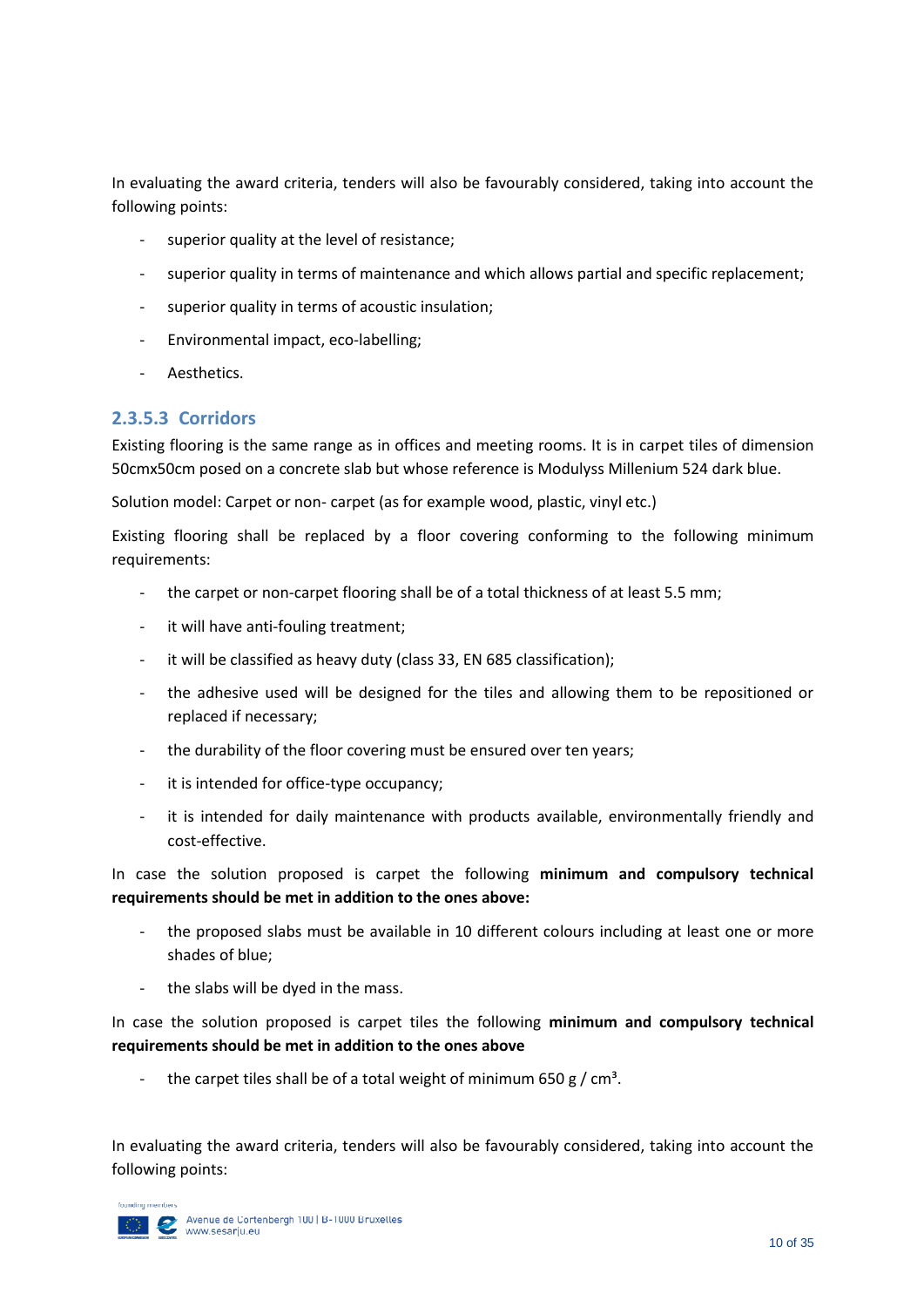- superior quality at the level of resistance;
- superior quality in terms of maintenance and which allows partial and specific replacement;
- superior quality in terms of acoustic insulation;
- Environmental impact, eco-labelling;
- Aesthetics.

It should be of the same range as in offices and meeting rooms, being of another colour or placed otherwise than the solution for offices, allowing different graphics.

The tenderer must propose a solution to ensure that the flooring incorporates signage allowing an indication of emergency exits in case of fire and smoke. This sign must be resistant for a period of at least ten years.

The tenderer must also supply and fix (non-permanent fix) a medium sized rug to each direct access to the reception at the elevator area with thickness permitting the well-functioning of the emergency evacuation equipment.

#### **2.3.5.4 Delivery of Supplies**

All materials and raw materials to be supplied and / or used for the implementation of the related services must be submitted by the contractor for approval by the SJU. The SJU will set the date(s) for delivery of such materials and raw materials. The SJU may ask the contractor to submit, if necessary, samples as well during the tender evaluation period. Any supplies ordered prior to the acceptance of samples by the SJU, may be refused. Consequently, the supplies to be used in the provision of the service must conform to the samples previously approved by the SJU.

In order to obtain such approval, the Contractor shall submit:

- the samples;
- technical data sheets;
- test results where applicable;
- detailed plans (to be understood as representations of an industrial or artisanal piece presented under different views and on which we write the standard dimensions and the various machining that concerns it. These representations allow the realization and the understanding of the shape of the piece);
- any additional information required where appropriate.

The Contractor shall provide an explanatory notice of maintenance intended for the SJU and containing all the indications enabling the SJU to ensure proper maintenance of their premises and the equipment therein.

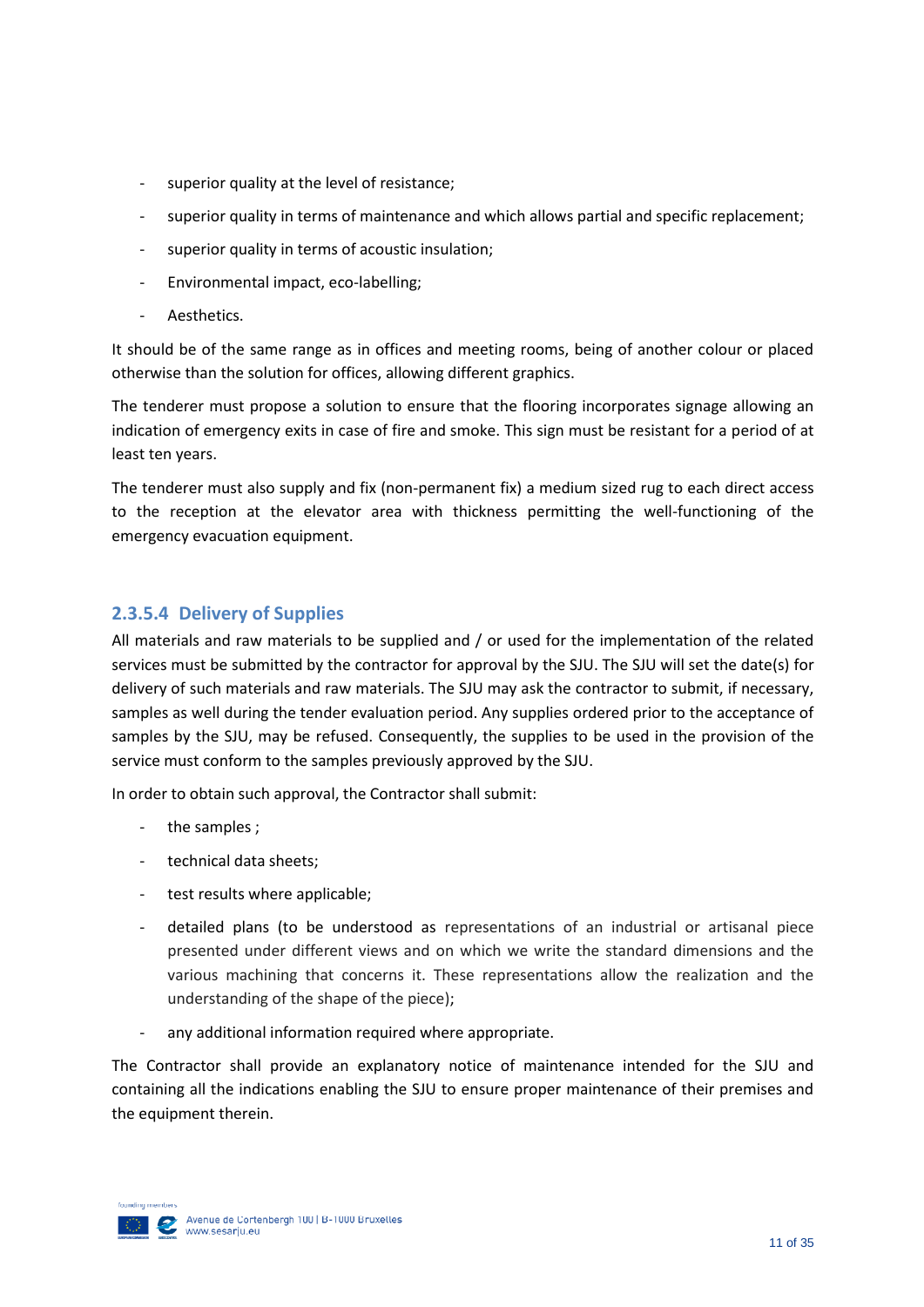This notice must include an indication of, the manufacturer (if applicable various manufacturers) and the reference of the distributor(s) of the replacement parts or the reference of the after-sales services if applicable (beyond the guarantee foreseen under this contract).

Description of the Service Delivery:

#### **2.3.5.5 Execution Plans**

The Contractor shall refer to the floor plans of the SJU premises provided in Annex III. in order to produce any graphical documents that the Contractor estimates necessary for the Tender. All graphic documents submitted by the SJU to the Contractor necessary for the execution of the services shall be considered by the Contractor before any delivery and initiation of activity of any related services. Consequently, the Contractor shall indicate elements of the graphic documents which do not seem to him/her to be relevant to the soundness, the preservation of the materials, the use to which they are intended on or in conformity with the state of the art.

The Contractor shall draw up on the basis of the plans communicated by the SJU the detailed drawings and measured schemas that he estimates necessary for the manufacture, supply and the implementation of the services to which it is responsible.

In relation to the final execution plan technics annotation, the details necessary for preserving holes and any passages (including data and electrical cables), etc., as well as measurements shall be made according to the applicable regulations, standards and norms.

These final implementation plans will have to be submitted to the SJU, according to the deadlines set in the planning and before implementation, allowing the SJU to make any appraisal, possible observations and clarifications and approval.

No change of the terms and scope of the delivery of the supplies, execution plans and modifications of details will be accepted unless with prior written agreement of the SJU.

### **2.3.5.6 Planning**

The delivery period for the delivery of supplies and performance of services shall not last more than 4 months as of the SJU's acceptance of the samples selection. This duration includes the preparation period, the execution of the contract and the final acceptance.

A timetable for preparation, general organization of the site, delivery of supplies and related services should be included in the technical offer which should also and in particular include the following elements:

- the detailed list of tasks,
- the duration,
- the various state bodies required, if necessary, the human resources assigned to the site by their qualifications (supervision, technicians and operators ...),

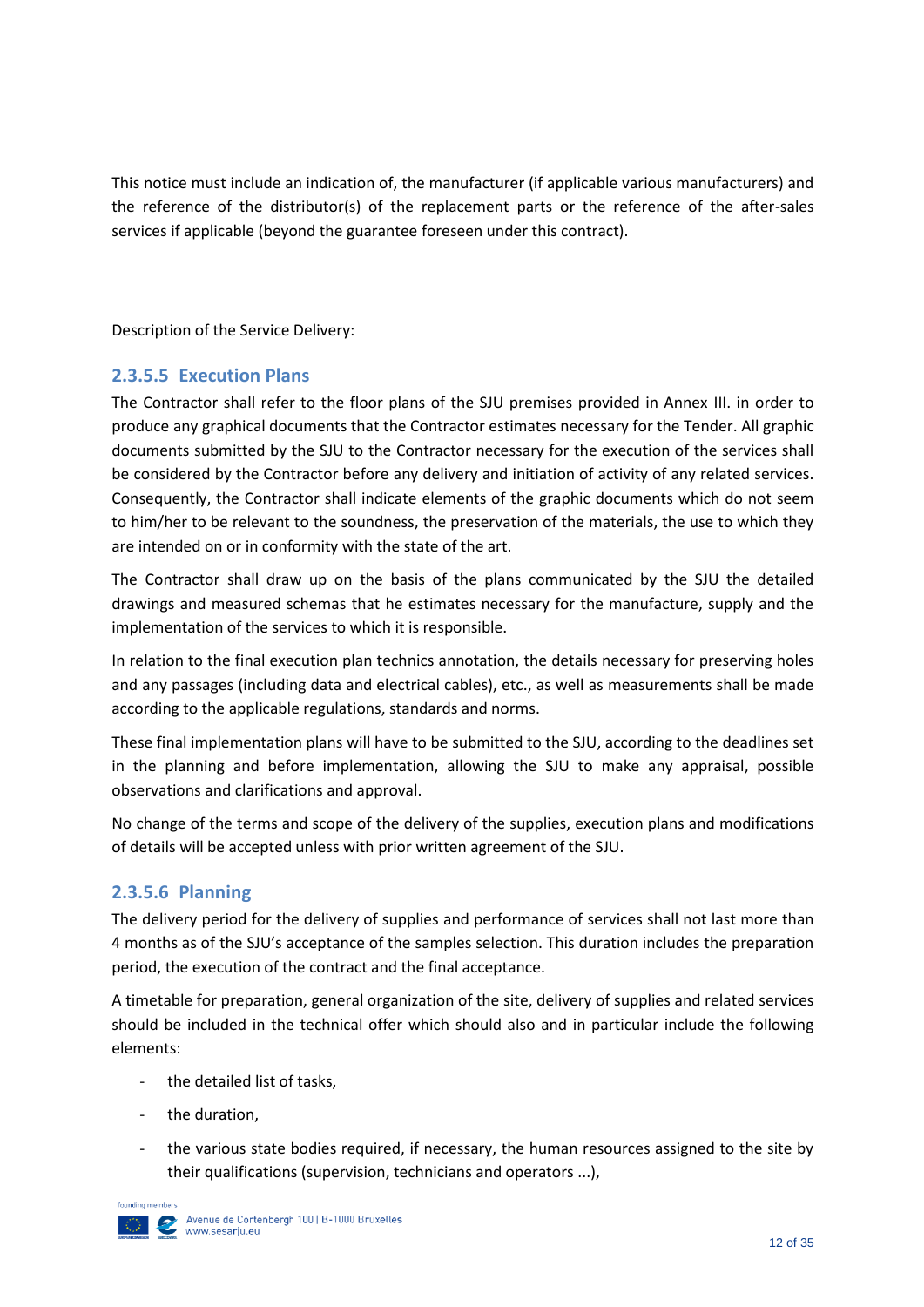- the qualifications of the company(ies),
- any subcontracting,
- the means of identifying the personnel on the site (e.g. working clothes),
- models and quantities of supplies needed,
- any minimum time constraints as for example national holidays, technical delivery constraints, strikes etc.

As in the case of the implementation schedule, the final execution schedule should allow the continuity of the SJU's activities (the offices of which are open space) under acceptable conditions.

As the work progresses and the floor is delivered by area, the Contractor shall clean up the floors and evacuate his equipment, rubble and any waste resulting from the removal and / or flooring placement. The evacuation of all the protections and waste (tarpaulins, cardboard, protections, polyene etc.) will be included in the cleanings which shall be performed by the Contractor.

### **2.3.5.7 Organization of the site**

Before the start of the services, the Contractor must submit for approval by the SJU a plan for the organization of the site, which will specify, in particular, the location of the various installations to be established, such as:

- the safety and hygiene devices of the site;
- premises reserved for the storage of small equipment;
- surfaces where the Contractor may store materials or equipment or prepare his work.

The Contractor shall be responsible for maintaining the state and hygiene of the site. The Contractor shall be responsible for the installation of the flooring replacement in accordance with these specifications and the regulations in force. He will ensure the regular removal and disposal of rubble and worthless materials from the workspace of the SJU, including the existing flooring.

He will be required to keep the site on a daily basis in an impeccable state of cleanliness and must imperatively meet at least the following requirements:

- selective sorting of construction waste including evacuation;
- management including evacuation of his daily waste (garbage, cans, newspapers, etc.);
- mandatory weekly construction space cleaning of the site on Friday and/or if applicable Sunday afternoon;
- management of the inventory of his material(s) on site.

The Contractor shall be responsible for cleaning, repairing and rehabilitating the installations which he has soiled or damaged if necessary.

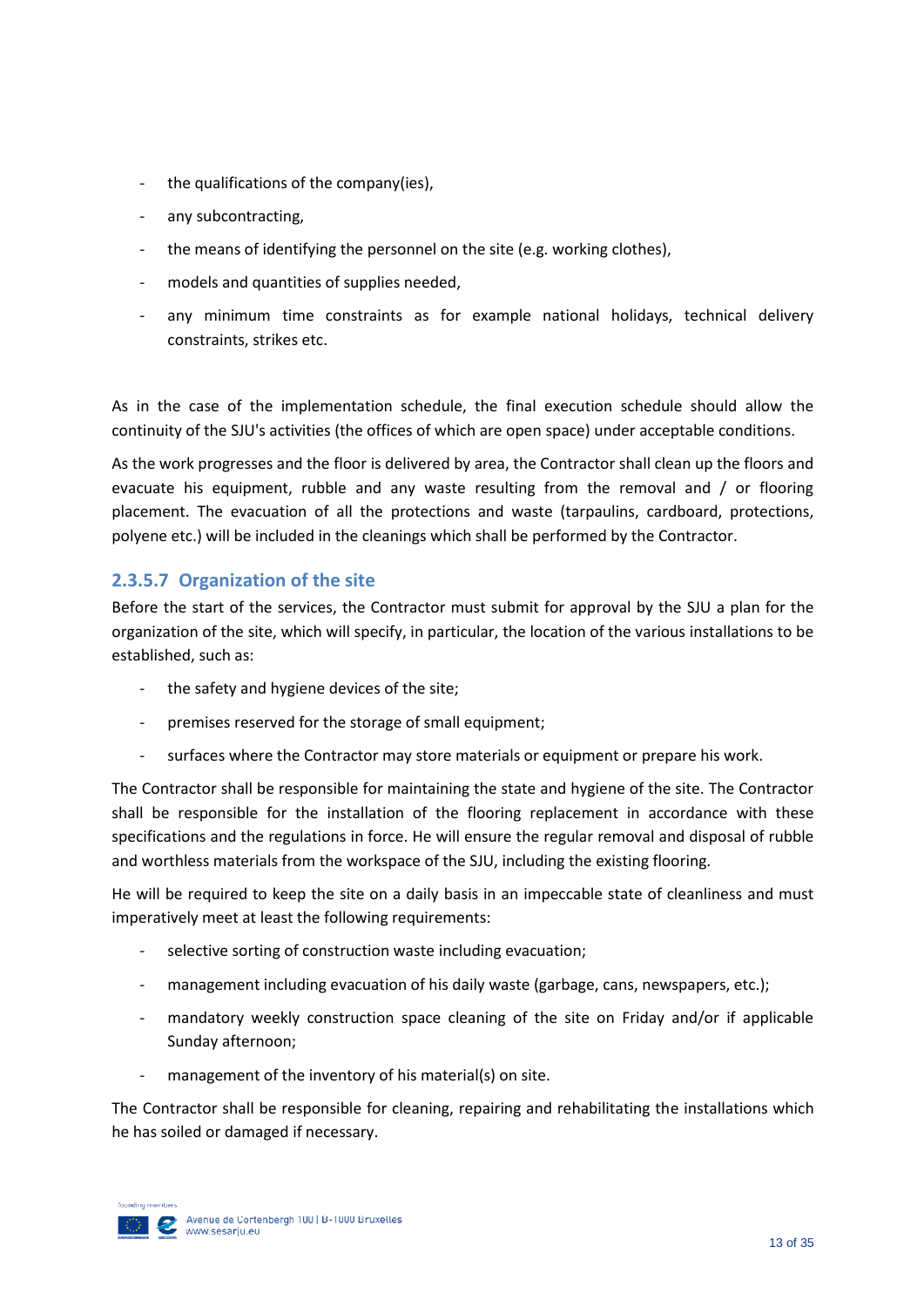In the event that the SJU deems that there is insufficient cleanliness at the end of the performance of the works, it may, after formal notice to the Contractor, entrust a specialized company with the task of final cleaning, the costs of this cleaning shall be borne by the Contractor by an automatic deduction on the payment at the end of the services.

In such a case the following procedure will be followed:

At a first stage and upon installation of the flooring, the Contractor will be informed by a formal written notice that the SJU deems the cleanliness insufficient and that the contractor has 3 working days to start performance of the cleaning at the SJU premises and 5 working days to complete the cleaning completely.

If the Contractor fails to do so then he will be informed of the cost that the SJU will bear from the entrusted specialized company. This cost for the cleaning performed by the entrusted specialized company shall be deducted from the payment of the balance due hereunder. The provisions on Reduction in price under Art. II.15 apply.

The SJU reserves the right to extend the deadline in case of exceptional and/or unpredictable circumstances. This will be agreed in writing via exchange of emails between the two parties.

The cost of the equipment and supplies required to perform the services should be included in the financial offer.

The schedule submitted by the Contractor shall specify the delivery dates by zone taking into account the "type" of office occupation.

During the progress of its works and the delivery of the flooring by zone, the Contractor will have to do the cleaning of the floors and the evacuation of its material and the gravels. The evacuation of all the protections and waste (tarpaulins, cardboard, protections, polyene etc.) will be included in the cleanings.

The products used and the cleaning procedures must be appropriate so as not to cause deterioration of the materials or their surface condition. The cleaning will be of professional quality using the equipment and products adapted to the surfaces to be treated.

The result must be validated by the SJU. In case of dissatisfaction, upon request of the SJU, the Contractor must carry out the necessary cleaning up to the SJU's approval without charging additional costs.

Generally, the premises will be delivered by the end of the performance of all activities by the Contractor as "occupied" or "immediately usable", as the list of cleaning tasks is not exhaustive.

Repairs related to the placement of the floor covering will be carried out by the Contractor.

These have the objective of maintaining homogeneity of the workspace and eliminate all the damage related to the placement of the flooring.

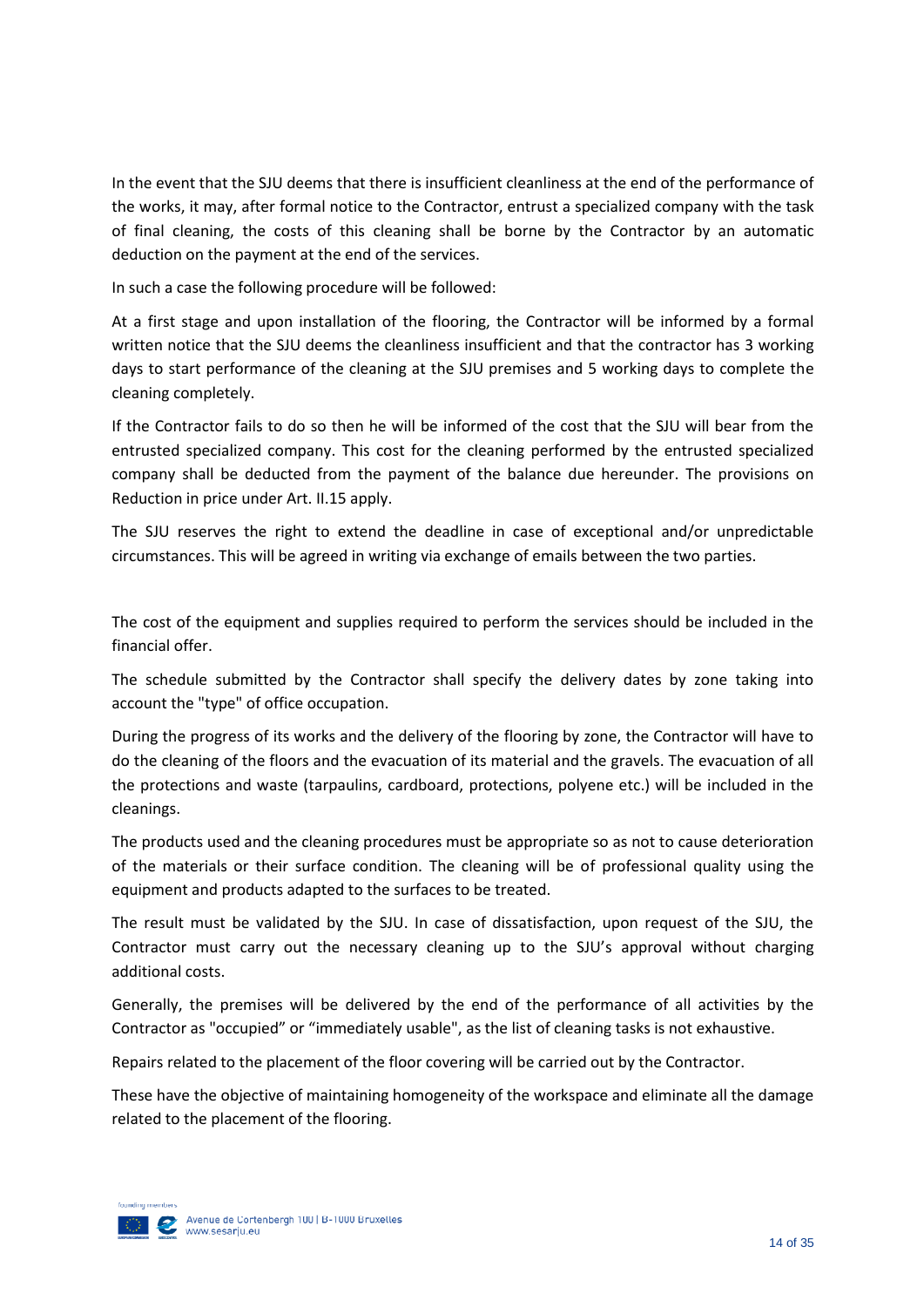### **2.3.5.8 Removal and installation**

The tenderer will be responsible for the removal of existing carpets on concrete slabs. The Contractor shall take all necessary precautions to remove the residual adhesive in anticipation of the installation of the new floor covering.

After the removal of existing carpets, the tenderer will check the condition of the screed. It must be sound, solid, flat, stable and free of fat or dry products. The equalization should be smooth. If necessary, a smoothing equalization will be performed on the existing surface.

The tenderer will then be in charge of the new coating.

The manufacturer's technical specifications for installation, connection, finishing, etc. should be strictly respected. Each product will receive a protective treatment at the factory. In the case of a carpet-type coating, for the same continuous surface and for each type of finish, the same reference number will be used.

The installation includes all the cut-outs and / or piercings necessary to perform the right of the walls, columns, floor chapels, pipes, etc. The installation of all types of floor coverings on floor box covers is to be included in this contract. On the periphery, the flooring must be placed under the skirting boards.

The Contractor shall provide all necessary finishes and protections. A solidly fastened PVC protector will be required as soon as the coatings are finished over the entire surface.

The products used and the methods of application relating to the installation and removal must be appropriate so as not to cause deterioration of the materials to be laid or their surface condition.

#### **2.3.5.9 Handling**

The Contractor shall perform the following services related and necessary to the installation of the floor veering:

- Handling related to moving and replacing furniture and heavy boxes in areas where replacement of the flooring takes place;
- protection against degradation.

These services shall be included in the financial offer and are covered within the total budget of the contract. No additional costs related to these services will be reimbursed.

The furniture that should be protected and/or moved include amongst others, tables, cabinets, chairs, desks, movable carpets etc., and the handling will require several agents.

Any damage caused by handling shall be borne by the Contractor.

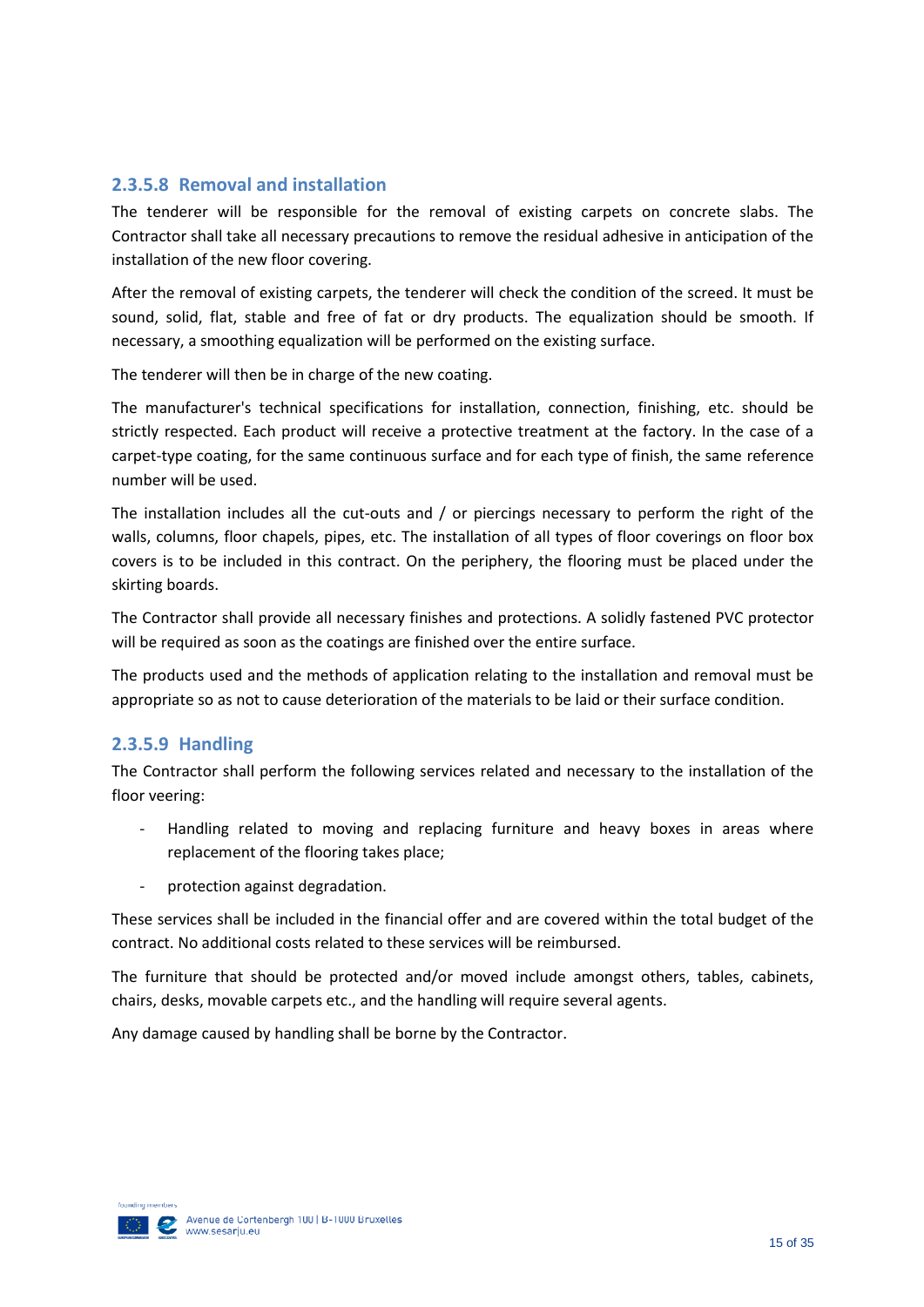### <span id="page-17-0"></span>**2.3.6Access to the premises for Lot 1, 2 and 3**

The SJU will provide the contractor(s) with a badge allowing access to the building and offices. The contractor(s) shall in no case lend the badges to someone or leave the badges behind. In the event of loss or theft, the contractor(s) shall immediately notify the SJU official (Contact point) of any missing parts; the parts will be replaced and will be invoiced to the holder at the current rate. Access to the premises will be limited to the working days and working hours corresponding to the requested services.

### <span id="page-17-1"></span>**2.3.7Service in the event of work interruption/ absence for Lot 1, 2 and 3**

In the event of work absence of its staff, the contractor(s) shall be bound to perform the services defined in the current terms of reference at the same quality level.

### <span id="page-17-2"></span>**2.3.8Insurances Lots 1, 2 and 3**

The contractor(s) must hold an insurance guaranteeing his responsibility both to third parties and to the SJU in the event of accidents or damage caused by the performance of services carried out under this contract or the procedures for their execution.

The guarantee must be sufficient and unlimited for both injuries and property damage. For the latter, any deterioration found shall be repaired without prejudice for the SJU.

The Contractor shall notify the SJU of any change in its coverage and insurance policies within one month as from the date of the modification.

Initial insurance clauses and those resulting from an amendment of the policy shall be submitted to the SJU, who may request an extension of the guarantee after consultation with the Contractor and possibly his insurer.

### <span id="page-17-3"></span>**2.3.9 Duration of Contract – Start of Performance**

For Lots 1 and 2, the estimated start date for performance of services is 04/04/2018 and for Lot 3 is upon signature of the agreement (estimated April/May 2018).

For Lot 1 and 2 the contracts will be concluded for an initial period of 12 months with a tacit annual renewal not exceeding three (3) times. Please, refer to article I.3 of each of the draft service contracts attached to the Invitation to tender.

For Lot 3 the contract will be concluded for a period of a maximum of 12 months as from the date of the signature of the contract. Please, refer to article I.3 of the draft service contract attached to the Invitation to tender.

### <span id="page-17-4"></span>**2.3.10 Green requirements**

#### **Lot 1**

The SJU encourages and expects environmentally friendly performance of the cleaning services.

Therefore, during the implementation of the future contract, the contractors shall comply with the requirements specified below.

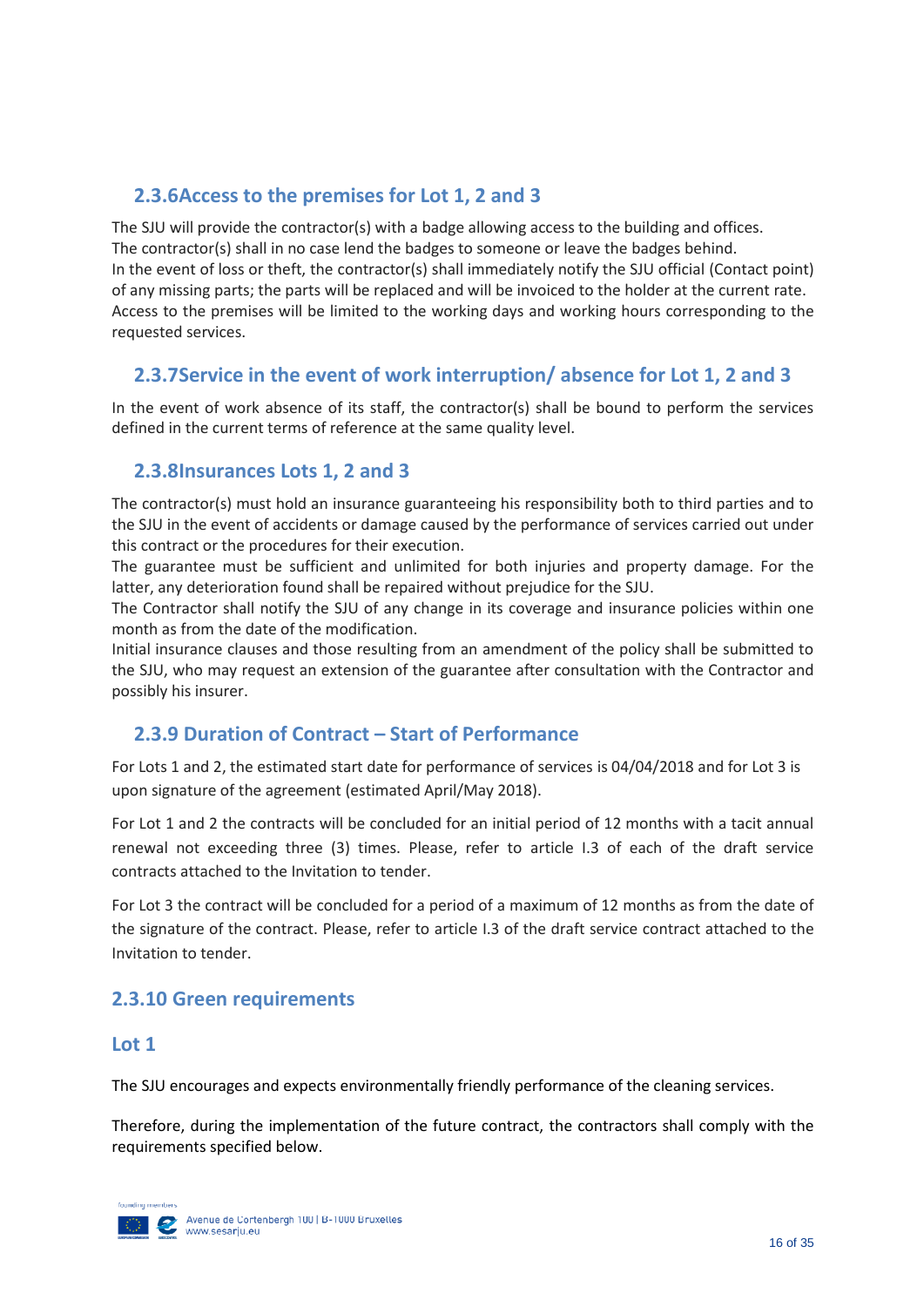A tenderer may also meet these requirements by demonstrating their compliance with equivalent requirements/norms/standards.

#### **i. Products used by the cleaning company must meet the following relevant core criteria:**

No ingredients (substances) shall be listed on the product label, in the safety data sheet (SDS) or in other relevant technical data sheets that have been identified as substances of very high concern and have been included in the list foreseen in Article 59 of Regulation (EC) No 1907/2006 (the REACH Regulation). The list of substances referred to (the candidate list) can be found at: [http://echa.europa.eu/chem\\_data/authorisation\\_process/candidate\\_list\\_table\\_en.asp.](http://echa.europa.eu/chem_data/authorisation_process/candidate_list_table_en.asp)

In order to comply with this condition, the tenderer shall take into account:

- Products carrying a relevant Type I Ecolabel<sup>6</sup> fulfilling are deemed to comply.
- Other appropriate means of proof are possible, such as the provision of the ingredients listed on the product label, the safety data sheet (SDS), the manufacturer's website and any other relevant technical data sheets, along with their CAS-Number (where available).

#### **ii. Packaging requirements**

All products must be delivered with clear dosing instructions. Sprays containing propellants should not be used. Products packaged as trigger sprays should be sold as part of a refillable system. The contractor should also be able to justify the range of products used.

If certain products to be used do not comply with this requirement, the contractor shall provide in advance a written justification for such an exception. The SJU reserves a right to request the contractor to refrain from using any products identified as exceptions to the rule above.

#### **iii. Staff and organization**

All cleaning staff employed in carrying out the service should be regularly trained for their various tasks. This training should cover cleaning agents, methods, equipment and machines used; waste management and aspects of health, safety and the environment.

A record of these training measures (introductory/vocational training) should be kept at the disposal of the contracting authority.

<sup>•</sup> EcoLogo, Canada: [http://bit.ly/1gDbu4p.](http://bit.ly/1gDbu4p) 



**.** 

<sup>&</sup>lt;sup>6</sup> 'Type I environmental labelling' is defined by ISO as: 'a voluntary, multiple-criteria based, third party programme that awards a license which authorizes the use of environmental labels on products indicating overall environmental preferability of a product within a particular product category based on life cycle considerations.'

Ecolabelling programmes that meet the requirements of ISO 14024 include:

<sup>•</sup> The European Ecolabel: ec.europa.eu/environment/ecolabel/

<sup>•</sup> The Nordic Swan, Scandinavia: www.svanen.se/en/

<sup>•</sup> The Blue Angel (Blauer Engel), Germany: https://www.blauer-engel.de/en/our-label-environment

<sup>•</sup> Umweltzeichen, Austria: www.umweltzeichen.at

<sup>•</sup> Ecomark, Japan: www.ecomark.jp/english/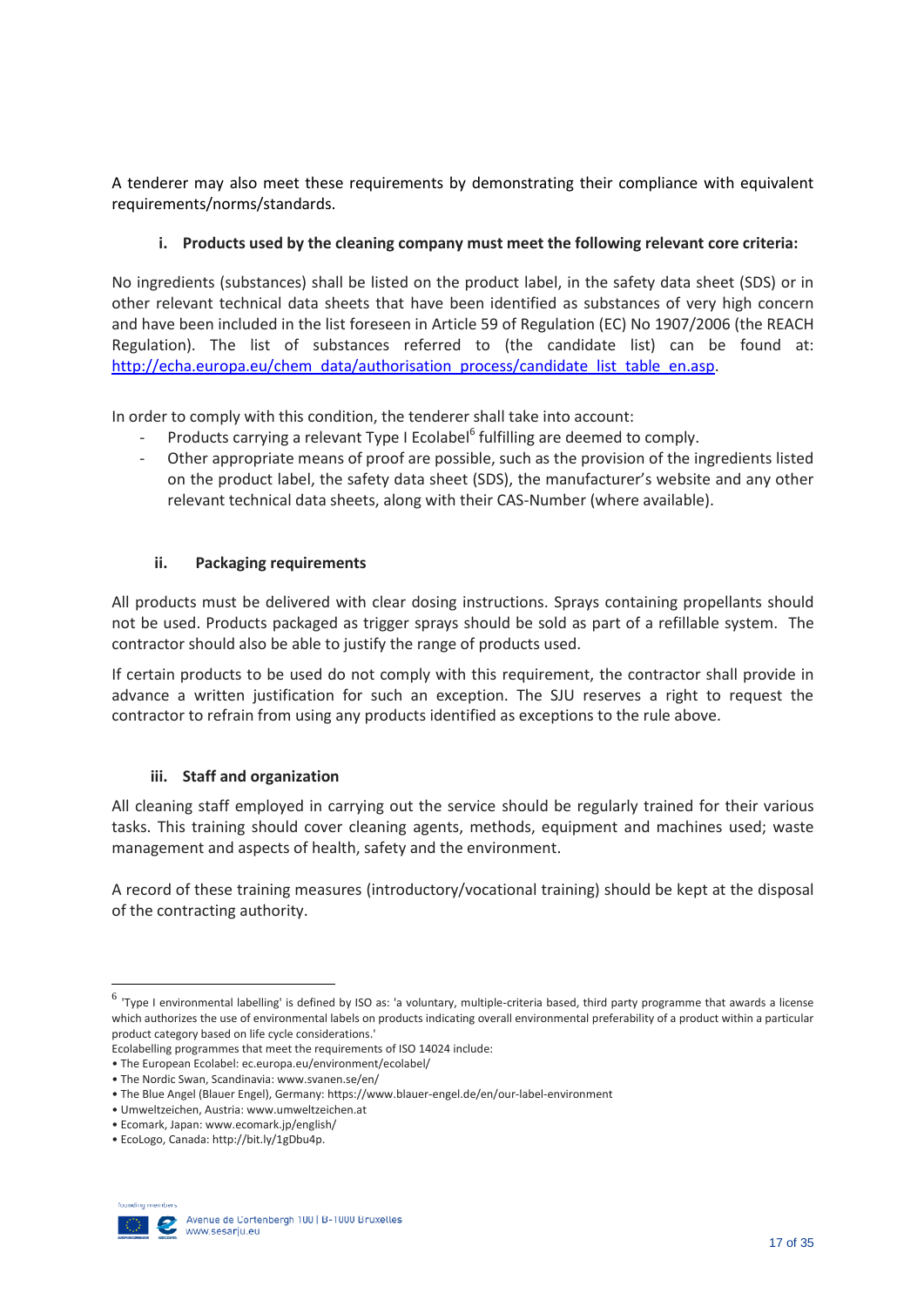### **Lot 2**

The SJU encourages and expects environmentally friendly performance of the services in accordance with all applicable standards.

### **Lot 3**

The SJU encourages and expects environmentally friendly performance of the works in accordance with all applicable standards.

### <span id="page-19-0"></span>**2.4 Reporting and payments**

For Lot 1 and 2 payments will be executed in accordance to article I.5 of each of the draft service contracts attached to the Invitation to Tender and on the basis of monthly invoices and monthly reports (report summarizing the services performed), upon their acceptance by the SJU, as detailed below.

For Lot 3 payments will be executed in accordance to article I.5 of the draft service contract attached to the Invitation to Tender and on the basis of a payment scheme proposal (see Annex V for Lot 3).

Lot 1:

Special and additional services report should include: the date and time of arrival and of departure, comments/ activities. This is to be done and signed by the cleaning agent after the completion of his duties and no longer than 24 hours.

Lot 2:

Services supplies and maintenance will be upon request via simplified order forms and the report should include: the date and time of arrival and of departure, comments/ activities. This is to be done and signed by the agent after the completion of his duties and no longer than 24 hours. For the avoidance of the disturbance of the SJU staff some works could be requested to take place during the weekend and non-working hours. These services can be reported separately via simplified order forms and invoiced at a different rate. The rate(s) should be clearly identified in the Financial Offer (see also Invitation to Tender d Volume 3 provision)

Lot 3:

For Lot 3 payments will be executed in accordance to article I.5 of the draft service contract attached to the Invitation to Tender and on the basis of a payment scheme proposal (see Annex V for Lot 3)

### <span id="page-19-1"></span>**2.5 Place of performance**

The activities will be performed at the SJU premises:

SESAR Joint Undertaking 100, Avenue de Cortenbergh, 1000-Brussels, Belgium

One kick off meeting per Lot is expected to take place in Brussels at the SJU's premises, after the signature of the contract.

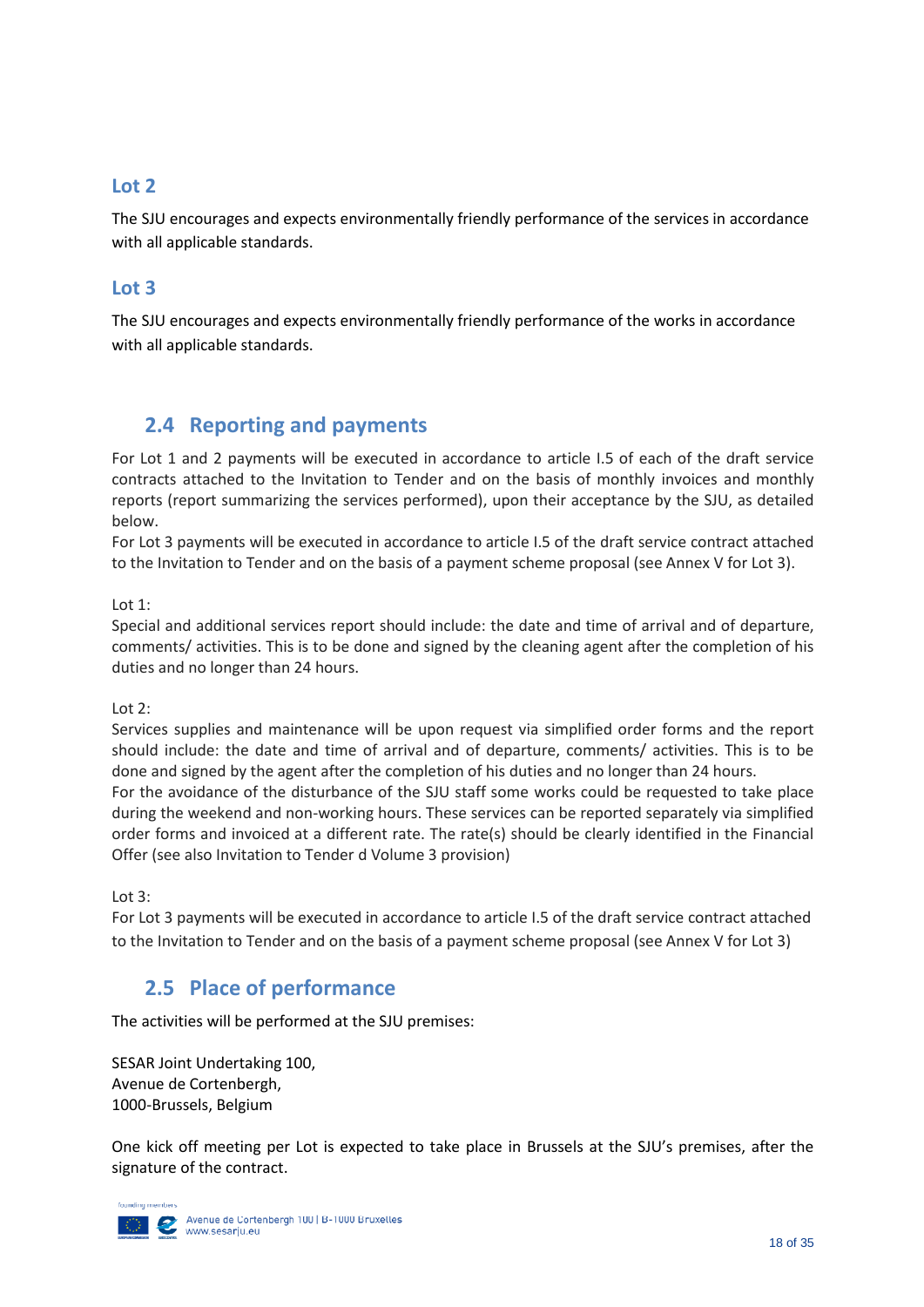Additional progress meeting might be necessary and will be communicated to the contractor in advance.

<span id="page-20-0"></span>Tenderers should take travel costs into account at the time of preparing the tender as these will not be reimbursed separately.

### **2.6 Intellectual Property Rights**

<span id="page-20-1"></span>Not applicable.

### **2.7 Variants**

<span id="page-20-2"></span>Variants on the terms of reference are not permitted.

### **2.8 Value**

The maximum allocated budget for this contract is:

Lot 1: maximum of 180.000,00 EUR (VAT excluded) for the whole duration of the contract (up to 4 years);

Lot 2: maximum of 100.000,00 EUR (VAT excluded) for the whole duration of the contract (up to 4 years);

Lot 3: maximum of 65.000,00 EUR (VAT excluded) including one interim payment and the payment of balance after the execution of the works and upon written acceptance of the deliverable from SJU;

The SJU may negotiate the repetition of similar services entrusted to the selected contractors for a maximum of a 50% $7$  of the total values indicated above in these tender specifications.

# <span id="page-20-3"></span>**3 Indicative timetable**

| <b>Milestone</b>                                | <b>Estimated Deadline</b>                 |
|-------------------------------------------------|-------------------------------------------|
| Launch of this call for tenders                 | 24 January 2018                           |
| Deadline for requesting additional              | No later than 15 calendar days before the |
| information/clarification from the SJU          | closing date for reception of tenders     |
| Last date on which clarifications are issued by | No later than 6 calendar days before the  |
| SJU                                             | closing date for reception of tenders     |

 7 As per Article 134 (1) f) and (3) of the Commission delegated Regulation (EU) no 1268/2012 of 29 October 2012 on the rules of application of regulation (Eu, Euratom) no 966/2012 of the European Parliament and of the Council on the financial rules applicable to the general budget of the Union

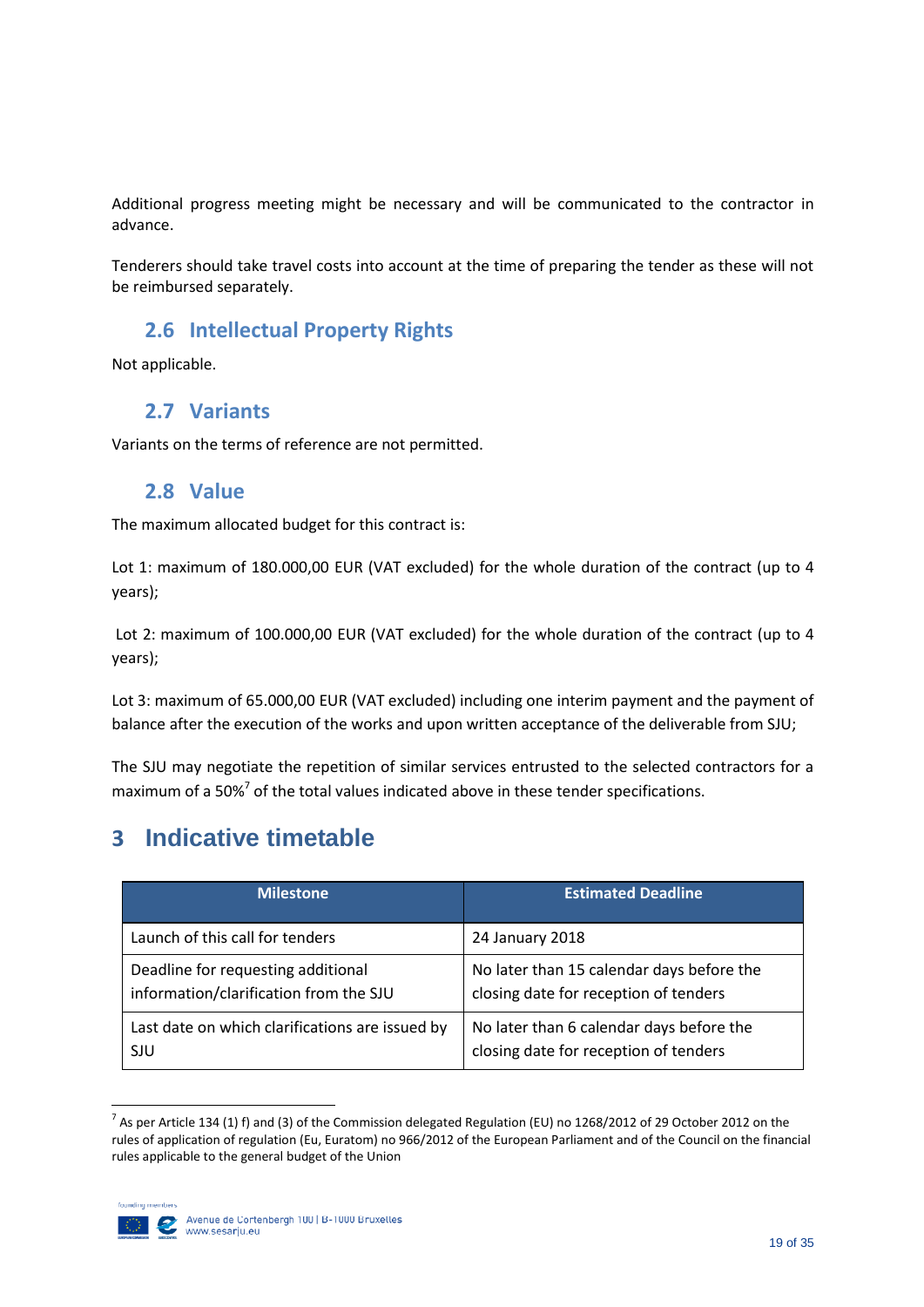| Mandatory visit of the SJU premises                    | 05 February 2018, 13 February 2018 and 19                     |  |  |  |
|--------------------------------------------------------|---------------------------------------------------------------|--|--|--|
| (applicable to all Lots)                               | February 2018                                                 |  |  |  |
| Deadline for reception of tenders at SJU's<br>premises | 02 March 2018                                                 |  |  |  |
| Notification of award                                  | Lot 1 and 2: End March 2018<br>Lot 3: April 2018              |  |  |  |
| <b>Contract signature</b>                              | Lot 1 and 2: End March / Beg. April 2018<br>Lot 3: April 2018 |  |  |  |
| <b>Performance of Services / Works</b>                 | Lot 1 and 2: As of 05/04/2018<br>Lot 3: Upon signature        |  |  |  |

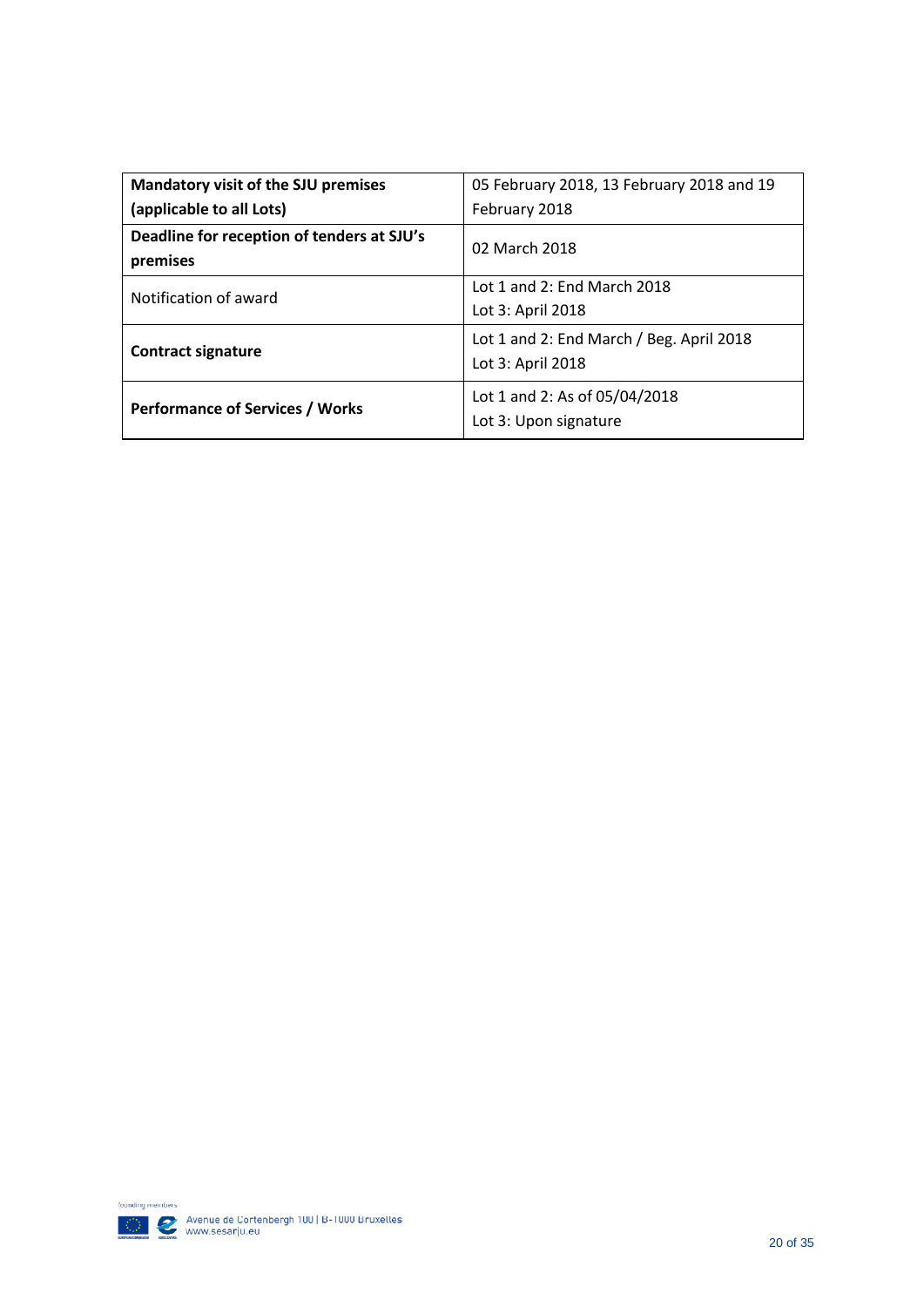# <span id="page-22-1"></span><span id="page-22-0"></span>**4 ASSESSMENT OF THE TENDERS AND AWARD OF THE CONTRACT**

### **4.1 Introduction**

The evaluation is based solely on the information provided in the submitted tender. It involves the following:

- Verification of non-exclusion of tenderers on the basis of the exclusion criteria;
- Selection of tenderers on the basis of selection criteria;
- Verification of compliance with the minimum requirements set out in these tender specifications;
- Evaluation of tenders on the basis of the award criteria;

The SJU will assess these criteria in no particular order. The successful tenderer must pass all criteria to be awarded the contract.

#### **For British tenderers:**

Please be aware that after the UK's withdrawal from the EU, the rules of access to EU procurement procedures of economic operators established in third countries will apply to tenderers from the UK depending on the outcome of the negotiations. In case such access is not provided by legal provisions in force, tenderers from the UK could be rejected from the procurement procedure.

### <span id="page-22-2"></span>**4.2 Assessment in the light of exclusion criteria**

In order not to be excluded from participation in the present procedure, the tenderer (the coordinator, each consortium member), and any possible subcontractors already identified at this stage, shall provide evidence **of not being in any** of the situations of exclusion listed in the Declaration on honour attached hereto in Annex I.

As an **evidence** thereof, the tenderer tenderers (the coordinator, each consortium member), and any possible subcontractors already identified at this stage, must provide a Declaration on honour (see Annexe I), duly signed and dated, stating that they are not in one of the situations listed therein.<sup>8</sup>

Possible remedial measures are also specified in Annex I.

#### *Nota Bene:*

The tenderer (i.e.: the coordinator, each consortium member) to which the contract is to be awarded shall provide, within 14 calendar days following notification of award and preceding the signature of the contract, the original Declaration on honour (if provided in copy at the offer submission stage)

Where parts of the services are intended to be subcontracted the tenderer has also to ensure that the subcontractors satisfy the exclusion criteria as indicated in section 18 of invitation to tender Ref. SJU/LC/0139-CFT. Where a consortium is submitting a tender, each member of consortium must provide the required Declaration on honour as indicated in section 18.bis of the mentioned invitation.



1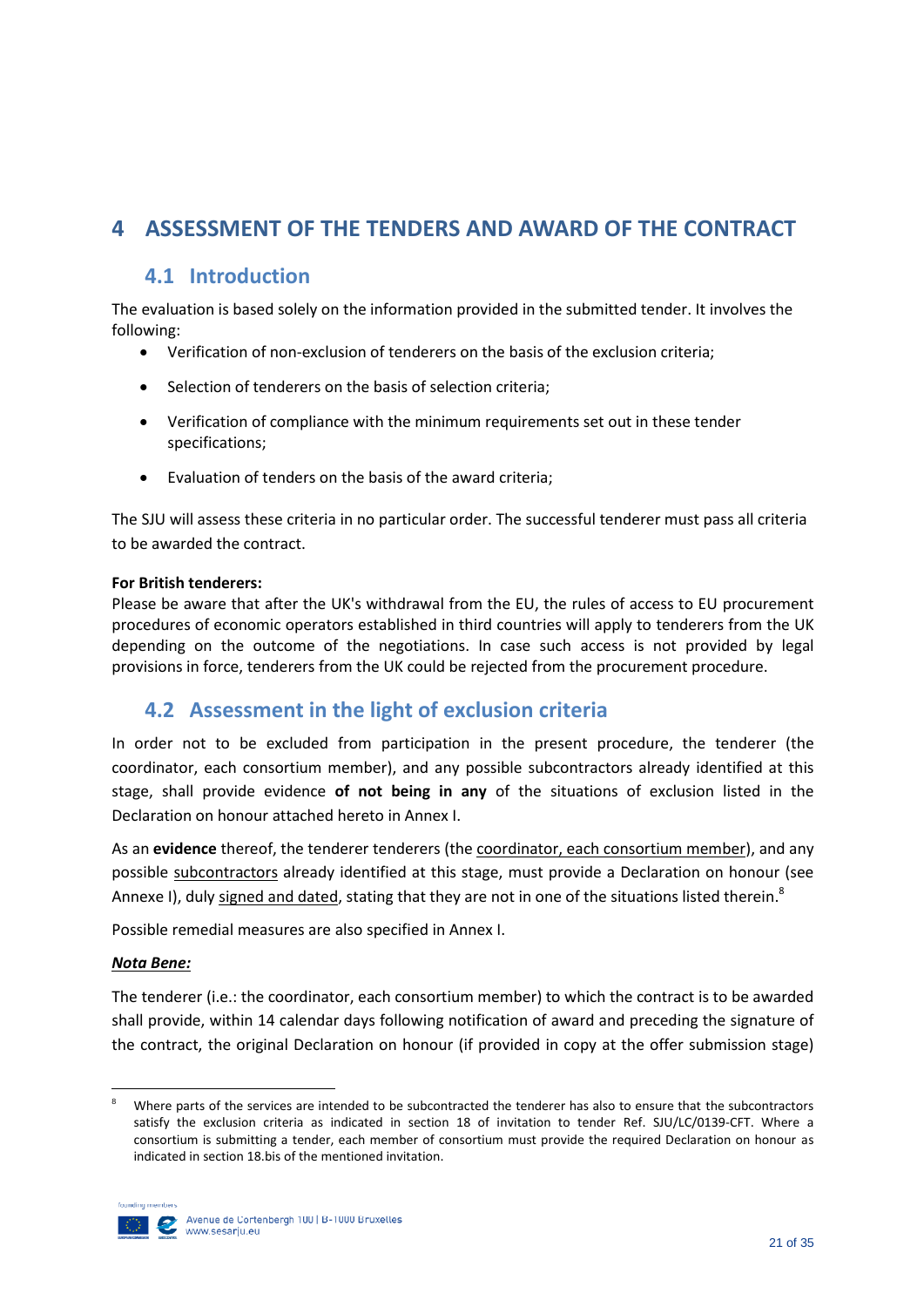and all the documentary proofs (originals) referred to in Annex I to confirm the Declaration on honour.

<span id="page-23-0"></span>The period identified below may be extended by the SJU upon a tenderer's express request.

## **4.3 Assessment in the light of selection criteria**

Tenderers [the coordinator and each consortium member]9 must have the overall capabilities (legal, economic, financial, technical and professional) to perform the contract. The SJU reserves the right to request from subcontractors evidence on technical and professional capacity when these are meant to perform critical tasks.

All the requirements listed below must be met.

Please note that in the selection phase, assessment focuses on the past experience and capacity of the tenderer, and not on the quality of the (technical) offer. The latter is to be assessed in the light of the award criteria.

The SJU may waive the obligation for a tenderer to submit the documentary evidence requested under Sections 4.3.1, 4.3.2 and 4.3.3 below if such evidence has already been submitted for another procedure and provided the documents were issued not more than one year earlier and are still valid. In such cases, the tenderer must declare on his honour that the documentary evidence has already been provided in a previous procedure with the SJU, provide reference to that procedure, and confirm that there has been no change in the situation.

### <span id="page-23-1"></span>**4.3.1 Legal capacity**

Tenderers [the coordinator and each consortium member] are requested to prove that they are authorised to perform the contract under the national law.

#### **Evidence to be provided:**

- 1. The tenderer (or the coordinator in case of consortia) shall provide a dully filled-in Legal entities' form, including all its supporting documentation (see section 7 b) of the invitation to tender Ref. SJU/LC/0139-CFT).]
- 2. Evidence of inclusion in a trade or professional register, or a sworn declaration or certificate, membership of a specific organisation, express authorisation or entry in the VAT register.

### <span id="page-23-2"></span>**4.3.2 Economic and financial capacity**

The tenderer (the coordinator and each consortium member) shall be in a stable financial position and have sufficient economic and financial capacity to perform the contract.

### **Evidence to be provided:**

ــ<br>9 Where a consortium is submitting a tender, each member of consortium must satisfy the selection criteria as detailed in section 18 bis of the invitation to tender Ref. SJU/LC/0139-CFT.

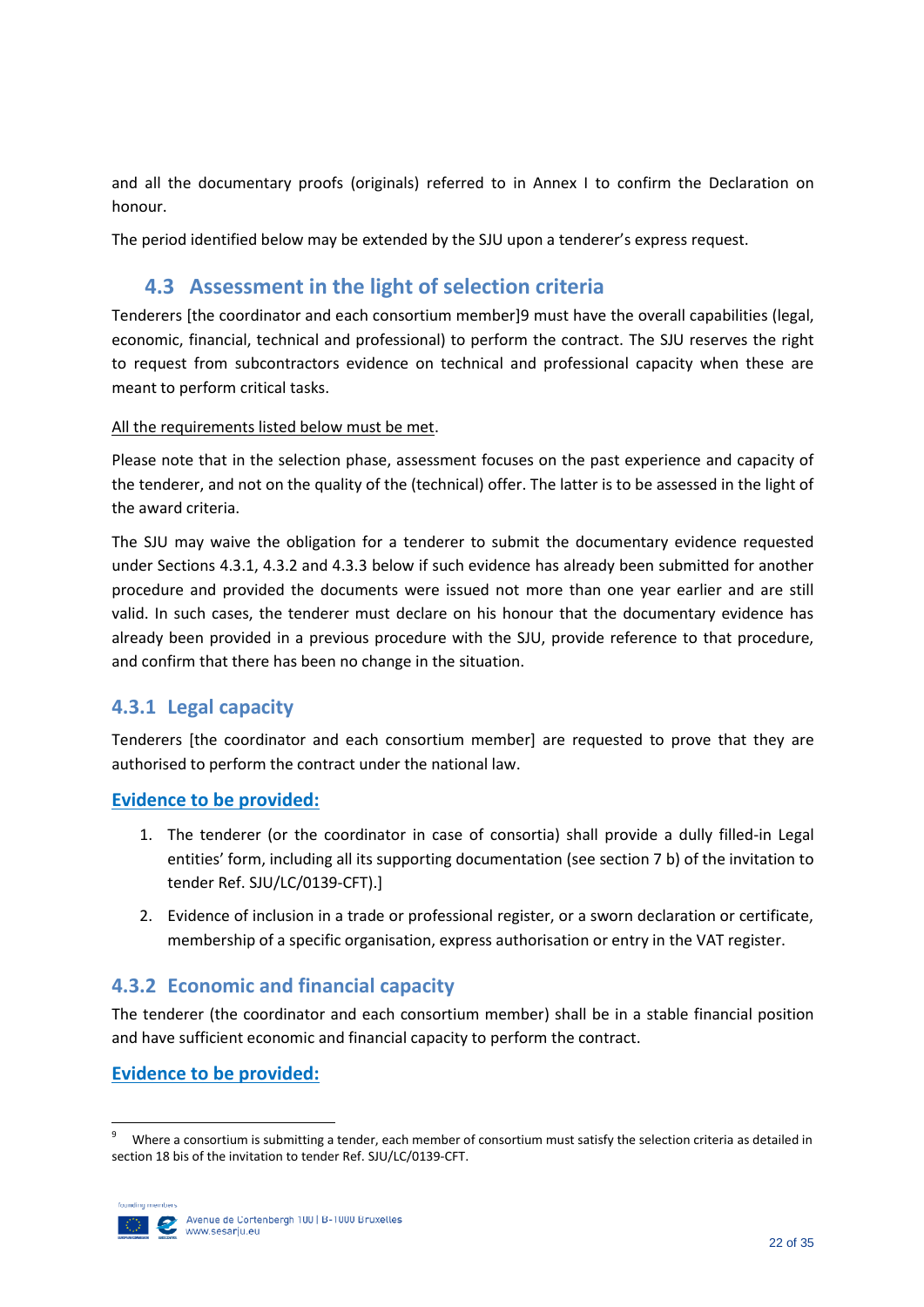Proof of economic and financial capacity shall be furnished by one or several of the following documents:

- 1. Evidence of professional risk indemnity insurance still in force;
- 2. Balance sheets (or extracts from balance sheets) for at least the last two years for which accounts have been closed;
- 3. Statement of overall turnover during the last three financial years. Please, note that the tenderers shall have a minimum annual turnover of 100.000,00 EURO (applicable to all Lots);

If, for some exceptional reason which the SJU considers justified, the tenderer [the coordinator and each consortium member] is [are] unable to provide the references requested here above, the tenderer [the coordinator and each consortium member] may prove the economic and financial capacity by any other means which the SJU considers appropriate.

*Nota bene*: Public bodies and higher education establishments are not subject to a verification of their economic and financial capacity

### <span id="page-24-0"></span>**4.3.3 Technical and professional capacity**

The technical and professional capacity of the Tenderer (the coordinator and each consortium member), proving the suitability to provide services covered by the Contract will be evaluated on the basis of the minimum requirements and evidence thereof provided as described in the subsequent paragraphs:

#### **4.3.3.1 Minimum elements:**

#### **Lot 1**

- 1. The Tenderer shall have:
	- i. Necessary professional capacity*.*
	- ii. The tenderer must have the relevant certificates and / or authorizations legally required in Belgium enabling him to carry out the cleaning services.
- 2. The team proposed to implement the contract shall possess:
	- i. The manager, quality controller and the liaison officer who will be the interlocutor with SESAR must have at least 3 years of relevant experience;
	- ii. All team members should have relevant work experience in cleaning related services in business environment;
	- iii. Sufficient dedicated cleaning agents (at least 2) enabling timely service provision to the SJU with relevant experience in cleaning services;
	- iv. All team members should have good oral command of the French and basic oral command of English language

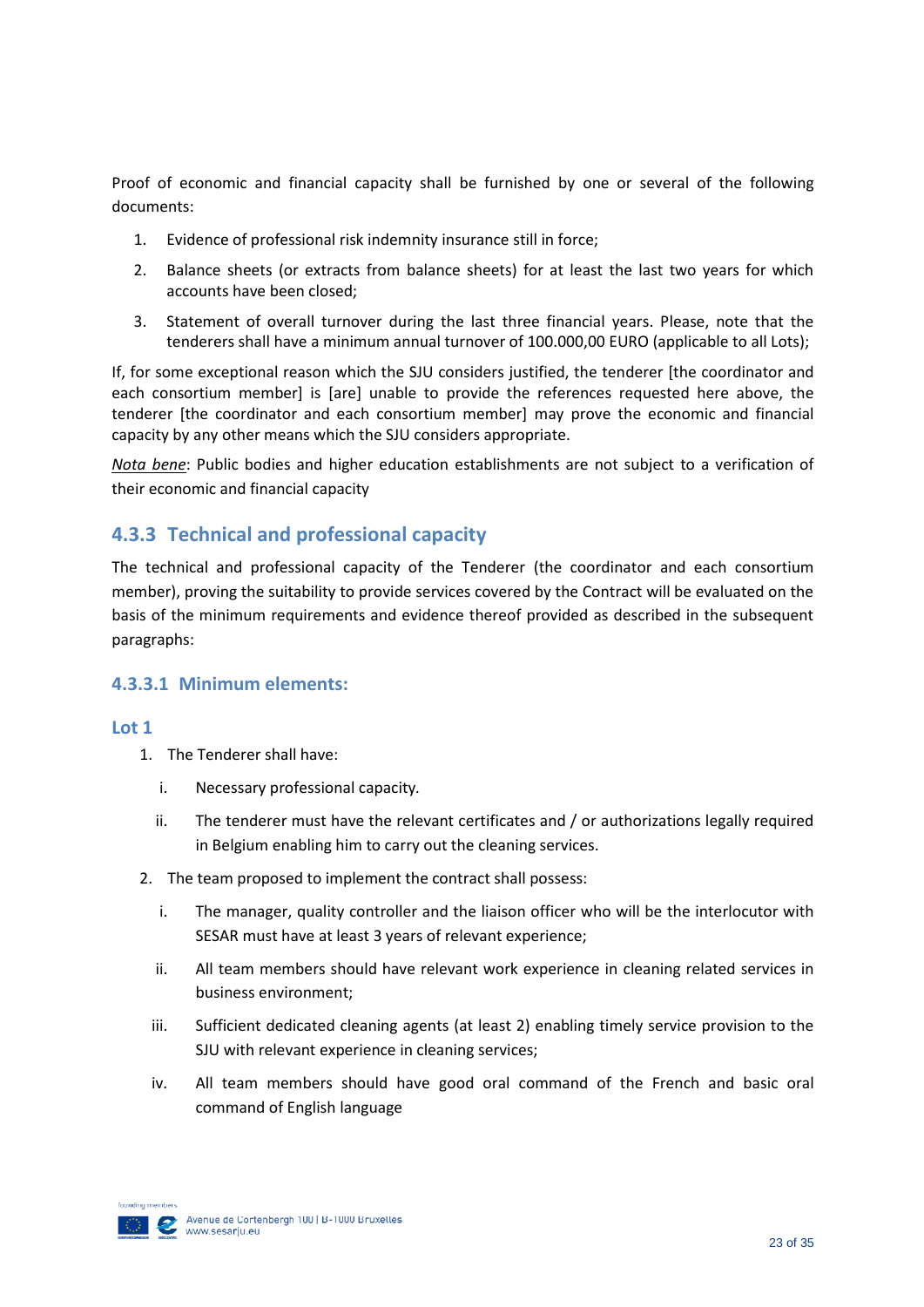#### **Lot 2**

- 1. The Tenderer shall have:
	- i. Necessary professional capacity*.*
	- ii. The tenderer must have the relevant certificates and / or authorizations legally required in Belgium enabling him to carry out the facility for maintenance and renovation services.
- 2. The team proposed to implement the contract shall possess:
	- i. The manager, quality controller and the liaison officer who will be the interlocutor with SESAR must have at least 3 years of relevant experience;
	- ii. Team members should have relevant work experience in related services in business environment;
	- iii. Sufficient dedicated agents (at least 2) enabling timely service provision to the SJU with at least relevant experience in relevant services;
	- iv. All team members should have good oral command of the French and basic oral command of English language

#### **Lot 3**

- 1. The Tenderer shall have:
	- i. Necessary professional capacity*.*
	- ii. The tenderer must have the relevant certificates and / or authorizations legally required in Belgium enabling him to carry out the cleaning services.
- 2. The team proposed to implement the contract shall possess:
	- i. The administrative manager and on-site team leader who will be the interlocutor with SESAR must have at least 3 years of relevant experience;
	- ii. Team members should have relevant work experience in related works/services in business environment;
	- iii. Sufficient dedicated agents enabling timely service provision to the SJU with relevant experience in carpet removal and flooring placement services;
	- iv. All team members should have good oral command of the French and basic oral command of English language

### **4.3.3.2 Evidence to be provided:**

#### **Lot 1**

1. For the tenderer:

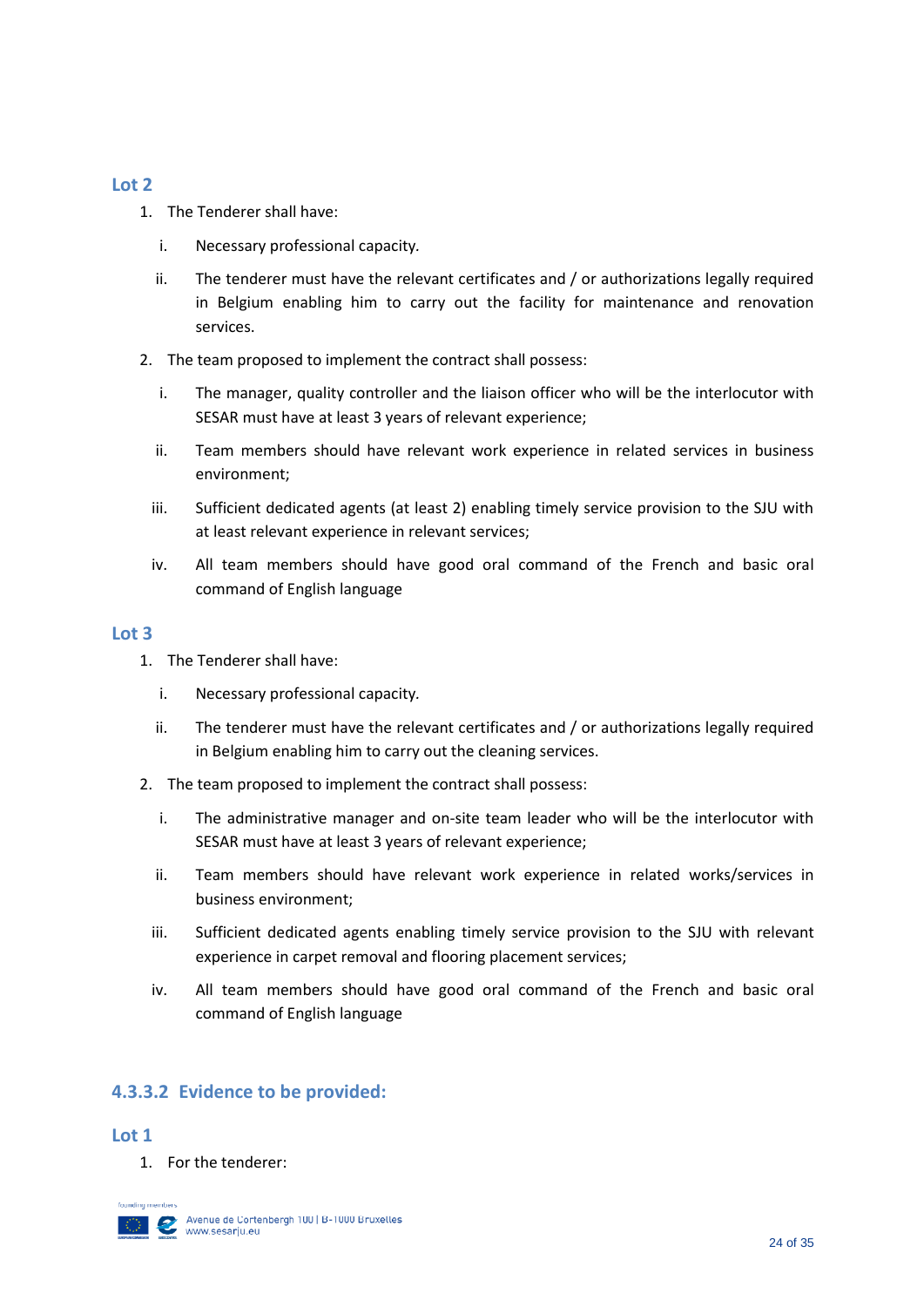- ii. Brief presentation of the tenderer containing a detailed description of the structure, explaining the suitability of the tenderer's organisation set up to perform the activities under the contract;
- iii. Relevant authorisations to perform cleaning services as required in the terms of reference;
- iv. Three examples of the provision of similar services (during the last three years), specifying the dates of the implementation of these activities, their amount and their recipient, within Europe and/or for an international organisation and/or an European institution, public or private;
- v. Three references from customers of the tenderer;
- vi. A proposed schedule paying special attention to provision 2.3.2.1 and 2.3.2.2, for the daily and weekly activities, categorised by general and specific services and their proposed times;
- vii. A proposed schedule paying special attention to provision 2.3.2.3, for the quarterly, biannually and yearly activities, categorised as special services and their proposed times;
- viii. The certificate of visit of the premises of the SJU given during the mandatory visit organized by the SJU;
- ix. A list of the recurrent cleaning equipment and supplies including the regularity method and estimated content of each delivery
- 2. For the team members:
	- iv. Detailed CVs (only) of all the persons who will be responsible for carrying out the tasks through an EU CV format indicating all relevant educational and professional qualifications, work experience and linguistic levels;

#### **Lot 2:**

- 1. For the tenderer:
	- i. Brief presentation of the tenderer containing a detailed description of the structure, explaining the suitability of the tenderer's organisation set up to perform the activities under the contract;
	- ii. Relevant authorisations to perform facility maintenance and renovation services as required in the terms of reference;
	- iii. Three examples of the provision of similar services (during the last three years), specifying the dates of the implementation of these activities, their amount and their recipient, within Europe and/or for an international organisation and/or an European institution, public or private;
	- iv. Three references from customers of the tenderer;

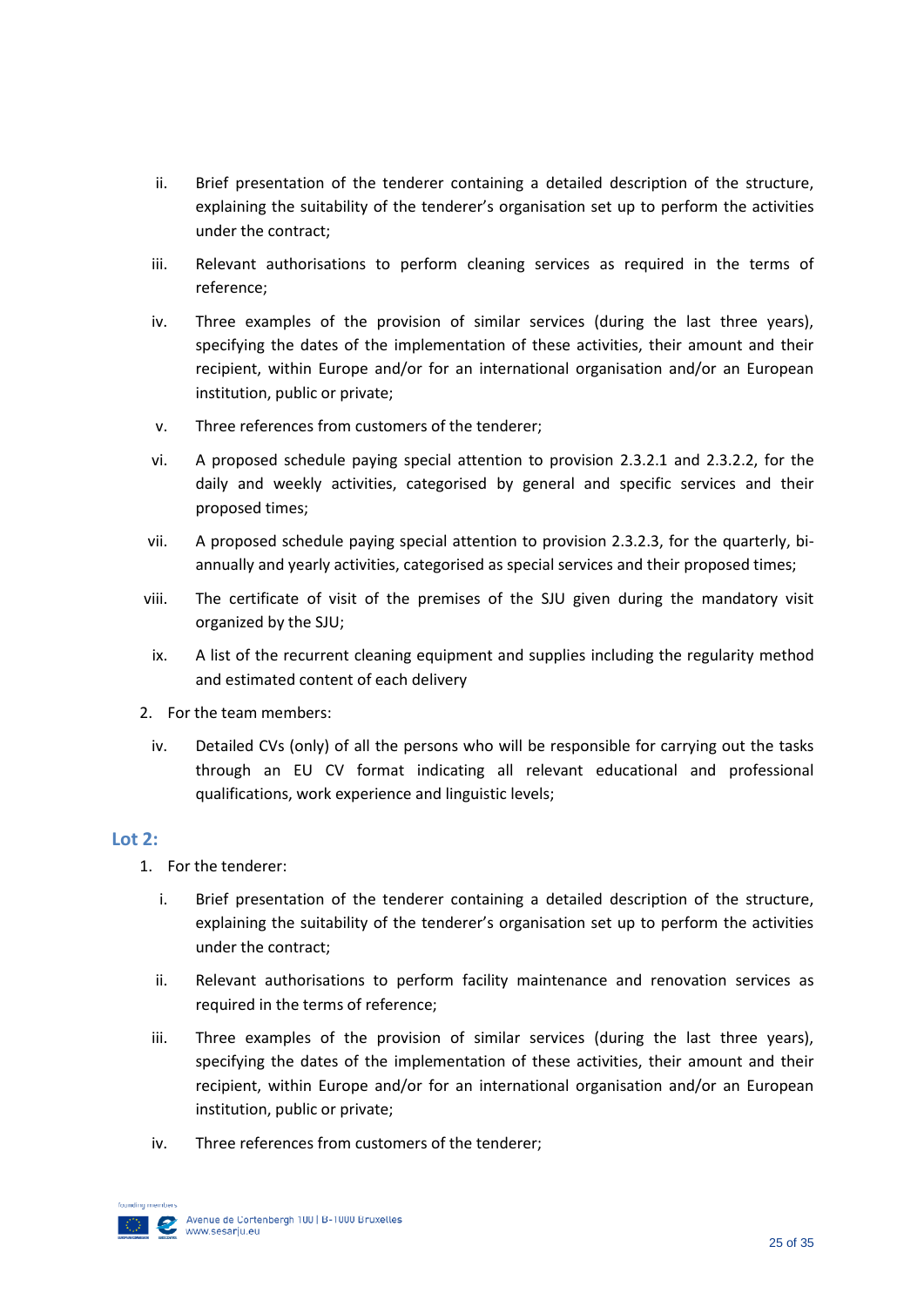- v. A proposed schedule that includes at least 5 examples of works as listed in Section 2.3.3 with estimated solution times. The proposed schedule should also include categorisation of works that the Tenderer believes should take place during working hours and works that should take place outside working hours;
- vi. The certificate of visit of the premises of the SJU given during the mandatory visit organized by the SJU;
- 2. For the team members:
	- i. Detailed CV of the manager who will be responsible for carrying out the tasks through an EU CV format indicating all relevant educational and professional qualifications, work experience and linguistic levels;

#### **Lot 3:**

- 1. For the tenderer:
	- i. Brief presentation of the tenderer containing a detailed description of the structure, explaining the suitability of the tenderer's organisation set up to perform the activities under the contract;
	- ii. Relevant authorisations to perform similar services as required in the terms of reference;
	- iii. Three examples of the provision of similar services (during the last three years), specifying the dates of the implementation of these activities, their amount and their recipient, within Europe and/or for an international organisation and/or an European institution, public or private;
	- iv. Three references from customers of the tenderer;
	- v. A proposed schedule paying special attention to provision 2.3.1 (iii) and 2.3.3. The schedule should specify the delivery dates by zone taking into account the "type" of office occupation;
	- vi. The certificate of visit of the premises of the SJU given during the mandatory visit organized by the SJU;
- vii. A list of the materials, raw materials equipment and supplies
- 3. For the team members:
	- i. Detailed CVs (only) of the administrative manager and on-site team leader who will be responsible for carrying out the tasks through an EU CV format indicating all relevant educational and professional qualifications, work experience and linguistic levels;

### <span id="page-27-0"></span>**4.4 Minimum requirements**

The evaluation committee will check the technical tender form for compliance with the minimum requirements set out in the technical specifications.

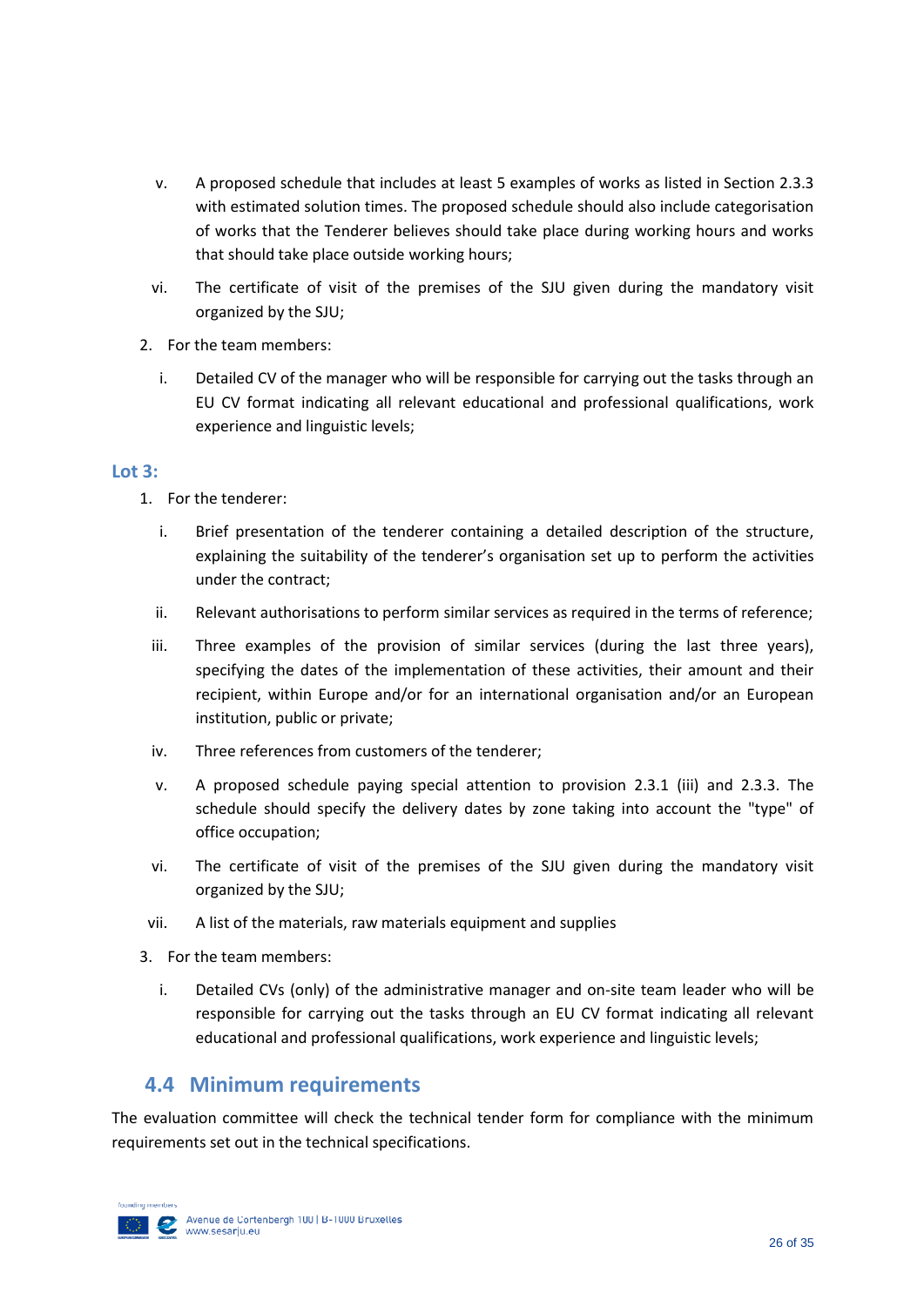Any tender which departs from the requirements set out in the tender specifications or which fails to meet all those requirements may be rejected on the grounds of non-compliance with the tender specifications and will not be evaluated.

The tender shall also be in compliance with applicable environmental, social and labour law obligations established by Union law, national legislation, collective agreements or the international environmental, social and labour law conventions listed in Annex X to the Directive 2014/24 EU. The tenderer will declare in the Declaration on Honour on Exclusion Criteria and Selection criteria (Annex 3) being compliant with these requirements.

<span id="page-28-0"></span>All compliant tenders will be evaluated according to the award method described below.

### **4.5 Assessment in the light of award criteria**

The Contract will be awarded on the basis of the economically most advantageous tender as detailed in the subsequent sections.

The quality of the offer will be evaluated in accordance with the award criteria and the associated weighting detailed in the table below.

The tender must reach a minimum score of 50% or more per award criterion and 60 points or more globally in order to be admitted to the financial evaluation. The tenders with lower scores will be considered non-suitable and therefore excluded.

NB: Tenders presenting a mere repetition of the tender specifications or source documentation will be scored below the minimum required.

### **Lot 1: Cleaning Services**

| <b>Award Criteria</b>          |                                                                                                                                                                     | <b>Maximum</b><br>available |    |    |
|--------------------------------|---------------------------------------------------------------------------------------------------------------------------------------------------------------------|-----------------------------|----|----|
| <b>Organisational aspects:</b> |                                                                                                                                                                     |                             |    |    |
|                                | Quality and effectiveness of proposed schedule for general tasks;                                                                                                   |                             |    |    |
|                                | Quality and effectiveness of proposed schedule for specific tasks;                                                                                                  |                             | 30 |    |
|                                | Quality and effectiveness of proposed schedule for special tasks                                                                                                    |                             |    | 40 |
|                                | Quality of follow-up services proposed                                                                                                                              |                             | 10 |    |
|                                | <b>Quality and relevance of the Methodology:</b><br>Efficiency of the methodology proposed to meet SJU requirements;<br>Balance of profiles and breakdown of tasks. |                             | 25 | 45 |

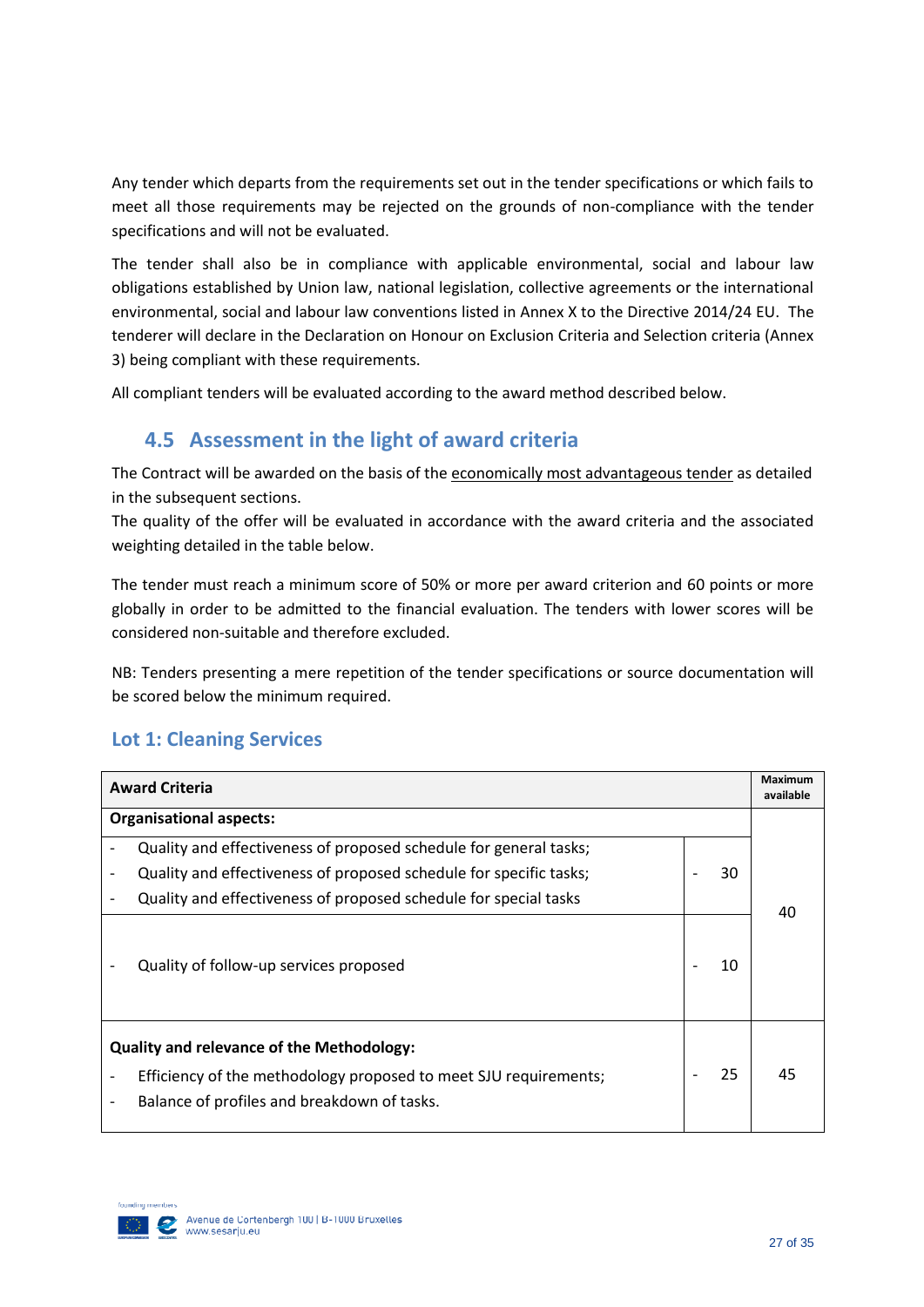|                             | Consistency of the follow-up on quality and liaison services at the request of<br>the SJU                                                                                 | 10  |    |
|-----------------------------|---------------------------------------------------------------------------------------------------------------------------------------------------------------------------|-----|----|
|                             | Quality and efficiency of the organization of the delivery of supplies and<br>other materials (Including the regularity method and estimated content of<br>each delivery) |     |    |
|                             | Quality of the proposed supply list identifying the minimum required<br>products and equipment                                                                            | 10  |    |
|                             | Respect for the green requirements (environmentally friendly products and<br>procedures <sup>10</sup> )                                                                   |     |    |
|                             | Quality assurance of contract management:                                                                                                                                 |     |    |
|                             | Continuity of services                                                                                                                                                    |     | 15 |
|                             | Timely response and delivery                                                                                                                                              |     |    |
|                             | <b>Quality of services</b>                                                                                                                                                |     |    |
| <b>Score Award Criteria</b> |                                                                                                                                                                           | 100 |    |

# **Lot 2: Facility Services for Maintenance and Renovation**

| <b>Award Criteria</b>                                                                                                                                                              |  | Maximum<br>available |    |
|------------------------------------------------------------------------------------------------------------------------------------------------------------------------------------|--|----------------------|----|
| <b>Organisational aspects:</b>                                                                                                                                                     |  |                      |    |
| Quality and effectiveness of proposed schedule for Facility Services for<br>Maintenance and Renovation including examples with estimated time<br>solutions and work categorisation |  | 40                   | 50 |
| Quality of follow-up services proposed                                                                                                                                             |  | 10                   |    |
| <b>Quality and relevance of the Methodology:</b>                                                                                                                                   |  |                      |    |
| Efficiency of the methodology proposed to meet SJU requirements;                                                                                                                   |  | 20                   |    |
| Balance of profiles and breakdown of tasks;                                                                                                                                        |  |                      | 30 |
| Consistency of the proposed follow-up on quality and liaison services upon<br>request of the SJU                                                                                   |  | 10                   |    |

**<sup>.</sup>**  $10$  Beyond the core criteria identified above within the Selection criteria.

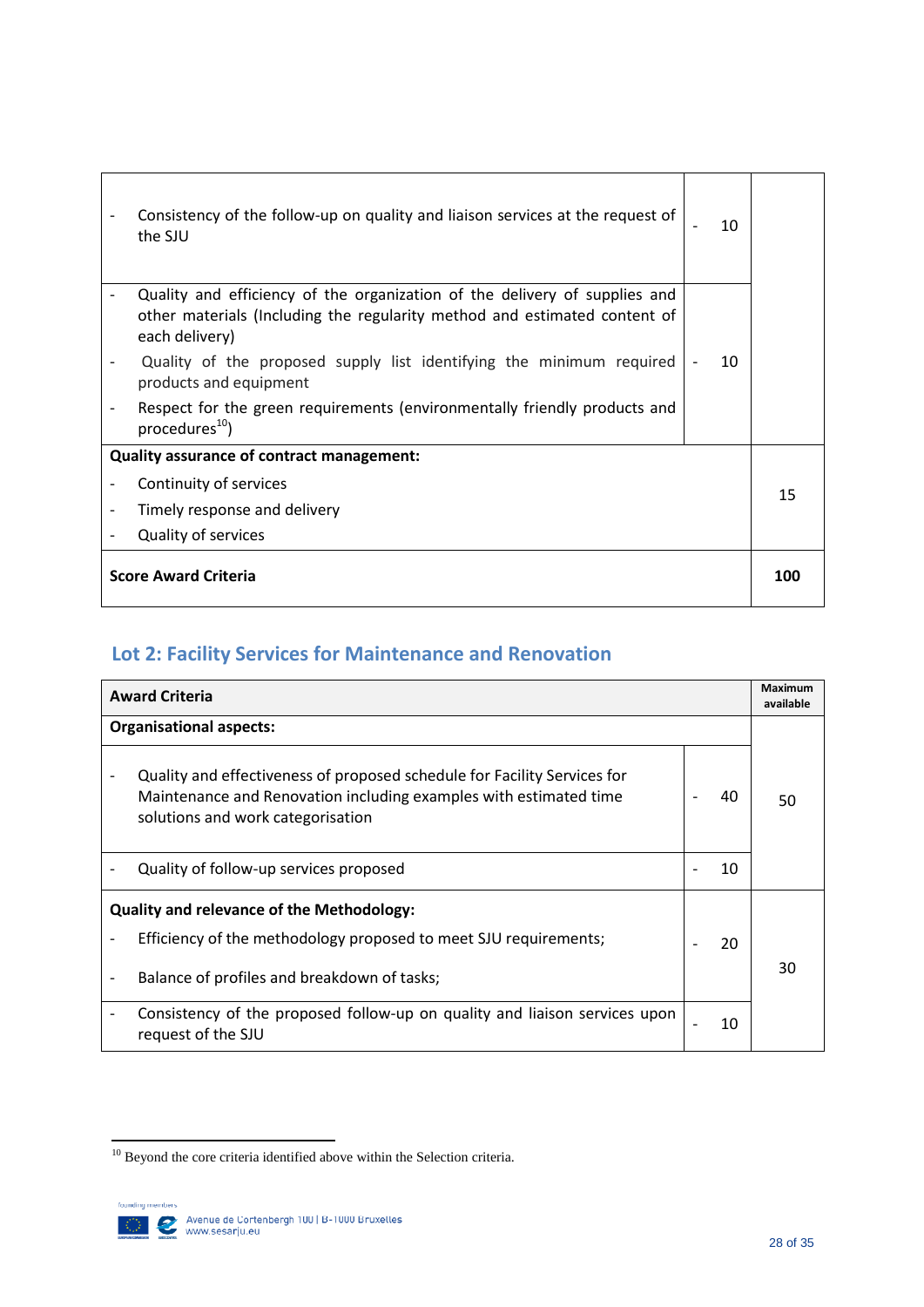|                             | Quality assurance of contract management:<br>Continuity of services<br>Timely response and delivery<br>Quality of services | 20  |
|-----------------------------|----------------------------------------------------------------------------------------------------------------------------|-----|
| <b>Score Award Criteria</b> |                                                                                                                            | 100 |

# **Lot 3: Replacement and installation of flooring**

| <b>Award Criteria</b>                                                                                                                                                                         |     |  |
|-----------------------------------------------------------------------------------------------------------------------------------------------------------------------------------------------|-----|--|
| Quality of the proposed supplies in terms of:                                                                                                                                                 |     |  |
| Level of resistance;<br>a.                                                                                                                                                                    | 40  |  |
| Maintenance (cleaning and partial replacement);<br>b.                                                                                                                                         |     |  |
| Acoustic isolation; and<br>C.                                                                                                                                                                 |     |  |
| Aesthetics<br>d.                                                                                                                                                                              |     |  |
| Organisational aspects: Quality, effectiveness and relevance of the provisional<br>timetable for preparation, general organization of the site, delivery of supplies and<br>related services. | 30  |  |
| <b>Quality and relevance of the Methodology:</b>                                                                                                                                              |     |  |
| Efficiency of the methodology proposed to meet SJU requirements;                                                                                                                              | 10  |  |
| Environmental impact, Eco-labelling.                                                                                                                                                          |     |  |
| Quality assurance of contract management:                                                                                                                                                     |     |  |
| Continuity of services                                                                                                                                                                        |     |  |
| Timely response and delivery<br>$\overline{\phantom{a}}$                                                                                                                                      | 20  |  |
| <b>Quality of services</b>                                                                                                                                                                    |     |  |
| Duration of warranty<br>$\overline{\phantom{a}}$                                                                                                                                              |     |  |
| After-sale service and technical assistance                                                                                                                                                   |     |  |
| <b>Score Award Criteria</b>                                                                                                                                                                   | 100 |  |

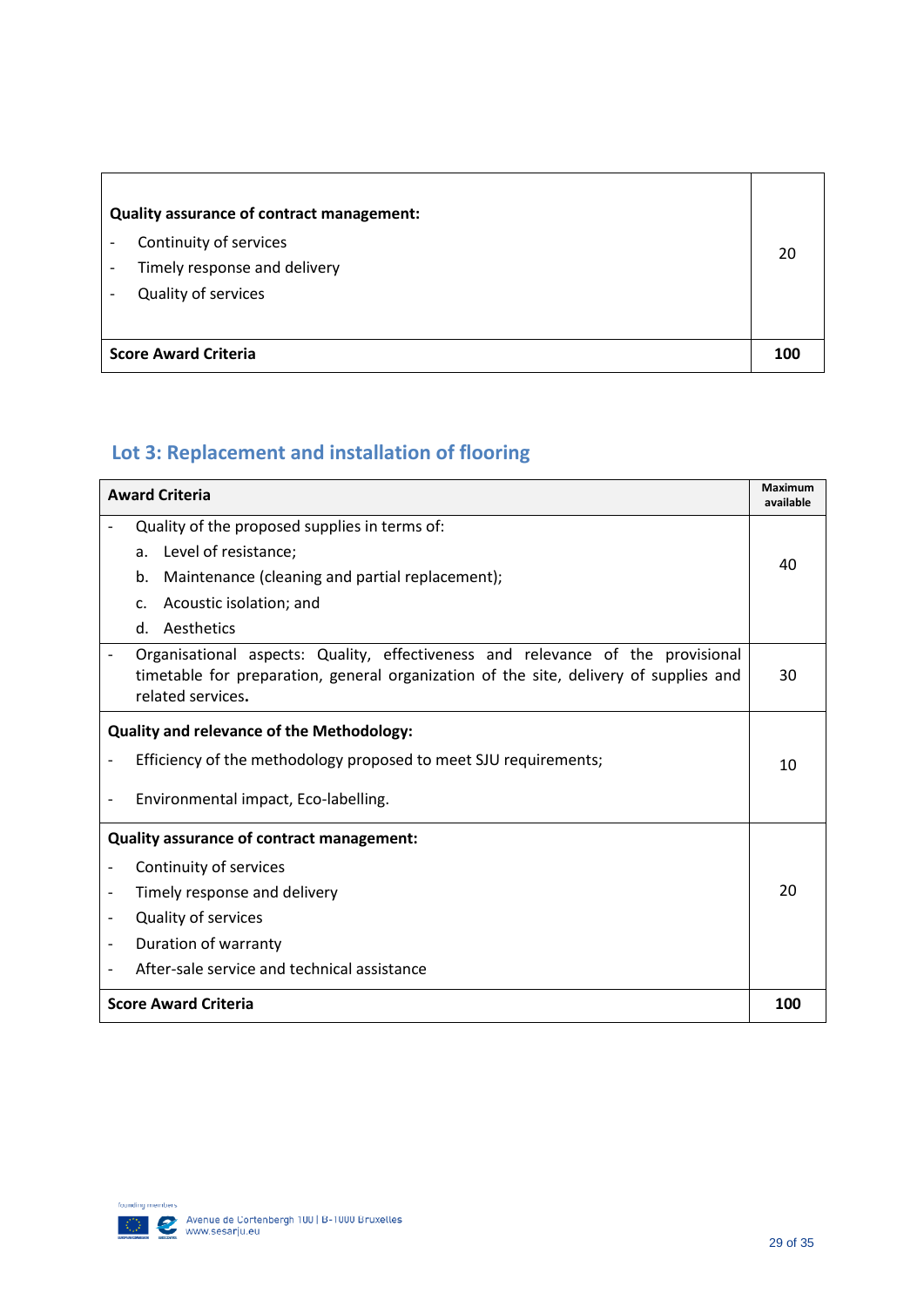### <span id="page-31-0"></span>**4.6 Financial evaluation and recommendation for award**

The price that will be taken into account for the financial evaluation and the award of the Contract, is the "Total Price" (resp. "Avarage Price" for Lot 2) proposed by the tenderer in the financial offer as indicated in the Invitation to tender ref. SJU/LC/0139-CFT.

All tenders must contain a separate financial offer following the template attached to the tender specifications in Annexe II and in line with the requirements detailed in section 2 above.

The formula that will be used to rank the tenders incorporates the following elements:

#### **Lot 1**

Quality (60%)

- the score of the award criteria of the tender
- the highest score of the award criteria among acceptable tenders

#### Price (40%)

- the 'Total Price' of the tender
- the 'Total Price' of the lowest priced acceptable tender

The ranking of the tenders, for the award of the contract, will be established by using the formula below.

#### **Score tender Y =**

[(Score of the award criteria of tender Y / highest score of the award criteria among acceptable tenders) x 60%)] + ('Total Price' of the lowest priced acceptable tender /'Total Price' of tender Y) x 40%] \* 100

#### **Lot 2**

Quality (60%)

- the score of the award criteria of the tender
- the highest score of the award criteria among acceptable tenders

#### Price (40%)

- the 'Average Price' of the tender
- the 'Average Price' of the lowest priced acceptable tender

The ranking of the tenders, for the award of the contract, will be established by using the formula below.

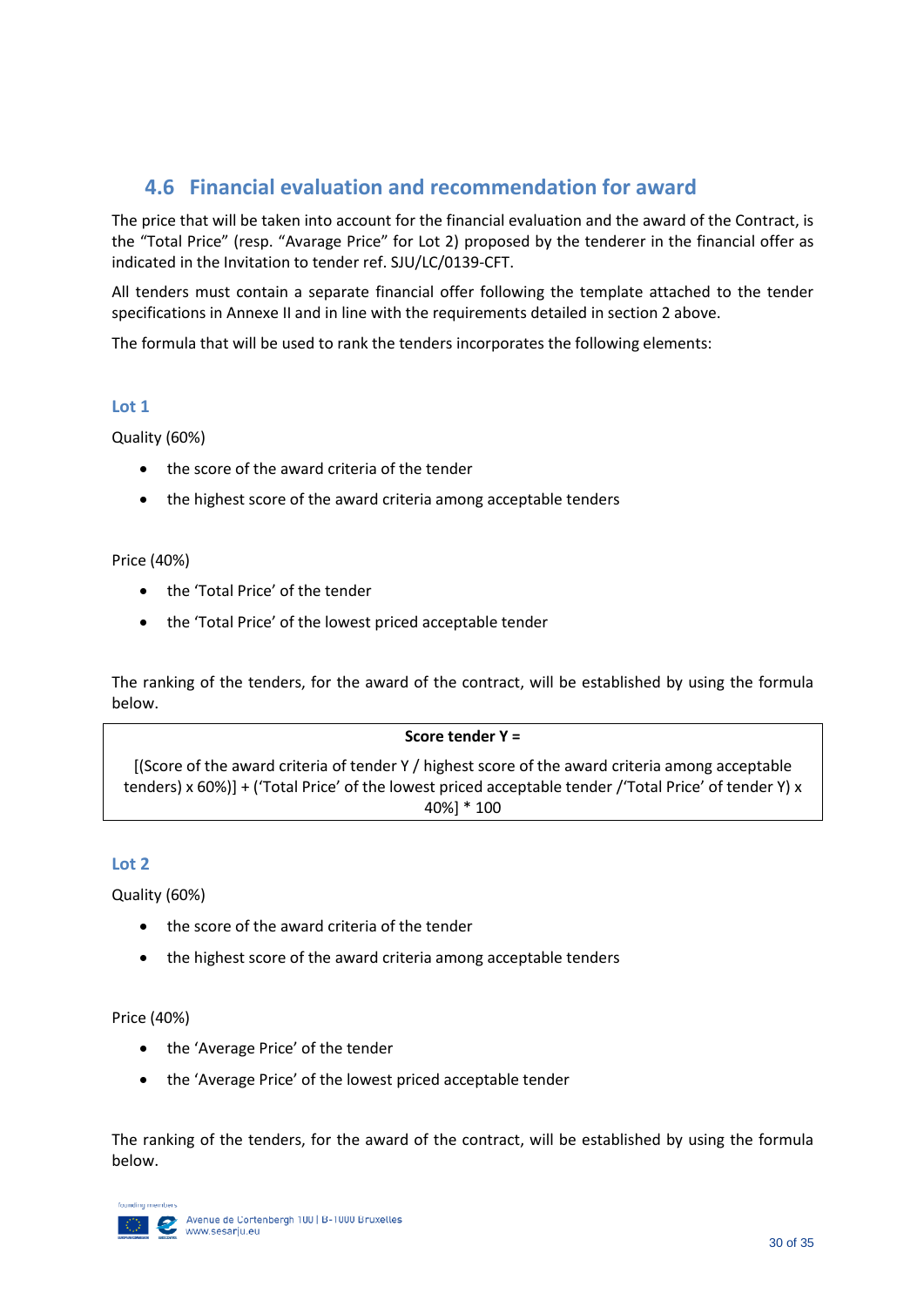#### **Score tender Y =**

[(Score of the award criteria of tender Y / highest score of the award criteria among acceptable tenders) x 60%)] + ('Average Price' of the lowest priced acceptable tender /' Average Price' of tender Y) x 40%] \* 100

#### **Lot 3**

Quality (70%)

- the score of the award criteria of the tender
- the highest score of the award criteria among acceptable tenders

#### Price (30%)

- the 'Total Price' of the tender
- the 'Total Price' of the lowest priced acceptable tender

The ranking of the tenders, for the award of the contract, will be established by using the formula below.

#### **Score tender Y =**

[(Score of the award criteria of tender Y / highest score of the award criteria among acceptable tenders) x 70%)] + ('Total Price' of the lowest priced acceptable tender /'Total Price' of tender Y) x 30%] \* 100

# <span id="page-32-0"></span>**5 Annexes**

- ANNEX I Declaration on honour on exclusion criteria and selection criteria
- ANNEX II Public Holidays 2018
- ANNEX III SJU's 4th & 5th Floor Plans
- ANNEX IV Draft Contracts
- ANNEX V Financial Proposals
- ANNEX VI Mandate Consortium Coordinator

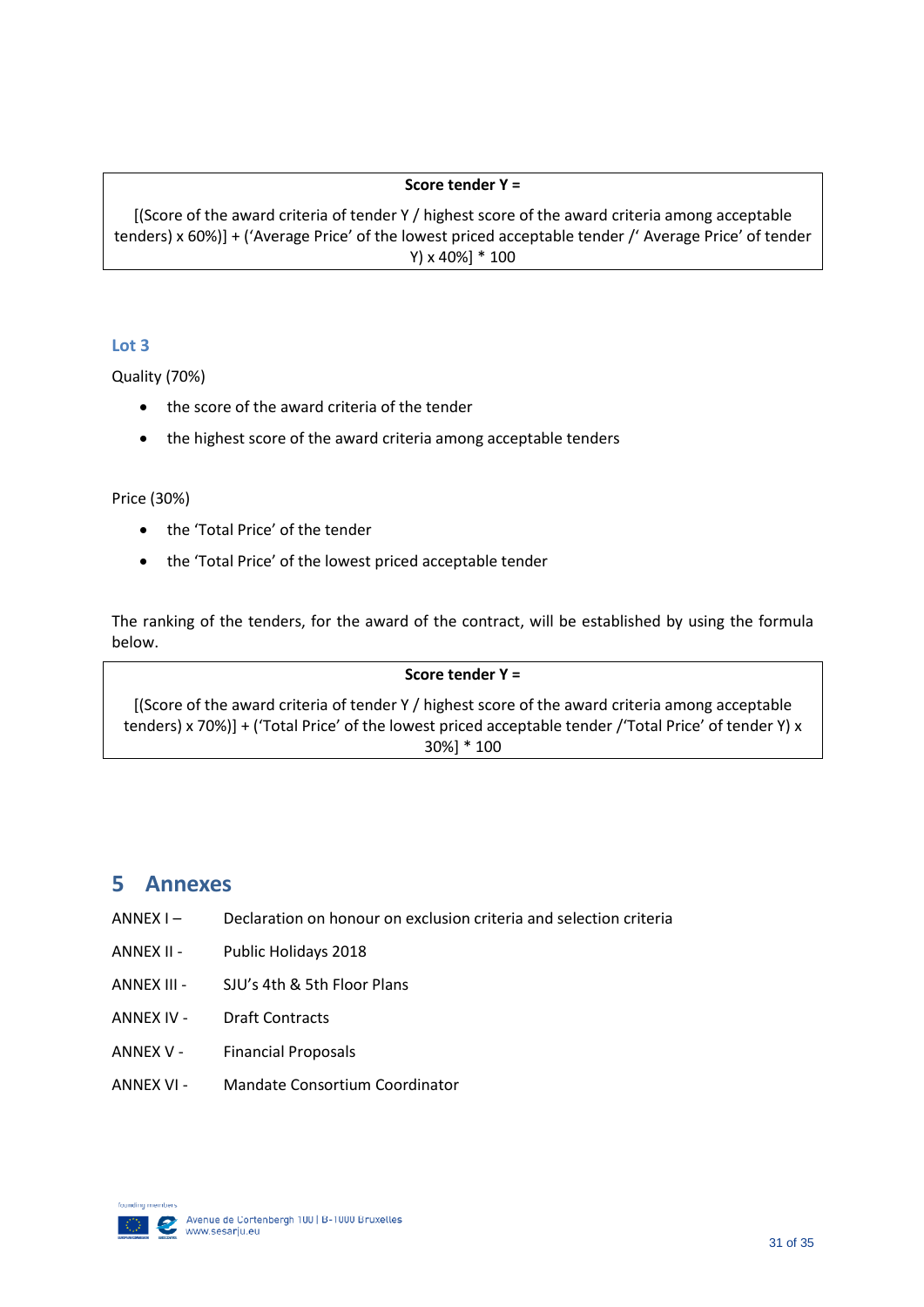# **ANNEXE I – Declaration on honour on exclusion criteria and selection criteria**

Available in a separate word document

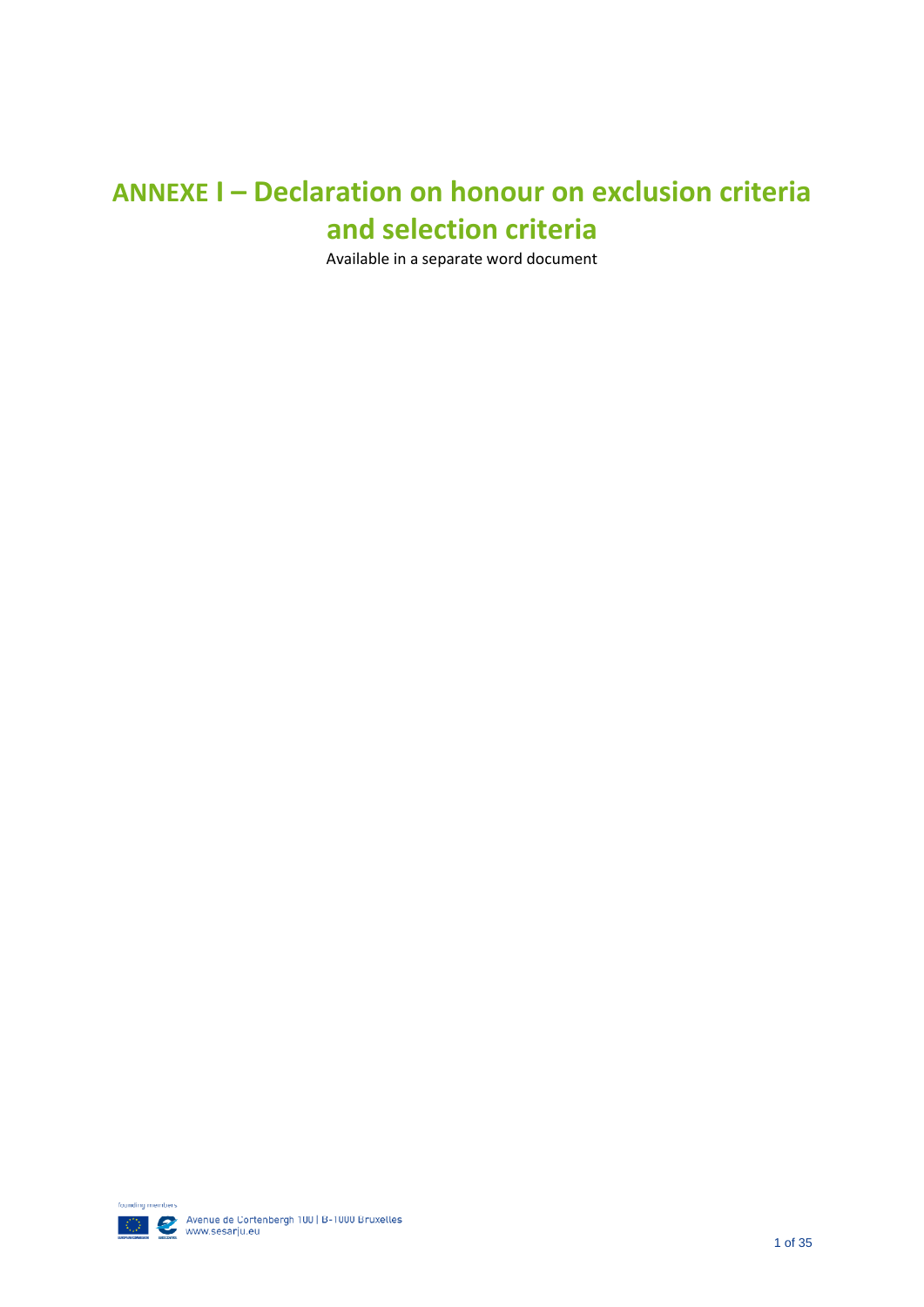# ANNEXE VI MANDATE CONSORTIUM COORDINATOR

I, the undersigned, [forename and surname of the legal representative of the consortium member signing this mandatel, representing, [full official name of the consortium member] *[ACRONYM]* [*official legal status or form*] 11 [*official registration No*] *12* [full official address] [*VAT number*], hereinafter referred to as "the consortium member", for the purposes of the signature and the implementation of the contract resulting of call for tender ref. SJU/LC/0095-CFT with the SESAR Joint Undertaking (hereinafter referred to as "the contract") hereby: 1. Mandate [full official name of the coordinator] [ACRONYM] [official legal status or form] [official registration No]13 [full official address] [VAT number],

represented by [forename, surname and function of the legal representative of the coordinator] (hereinafter referred to as "the coordinator")

to submit a tender and sign in my name and on my behalf the contract and its possible subsequent amendments with the SESAR Joint Undertaking.

2. Mandate the coordinator to act on behalf of the consortium member in compliance with the contract.

I hereby confirm that the consortium member accepts all terms and conditions of the contract and, in particular, all provisions affecting the coordinator and the other consortium members. In particular, I acknowledge that, by virtue of this mandate, the coordinator alone is entitled to receive payments from the SESAR Joint Undertaking and distribute the amounts corresponding to the consortium member's participation in the contract.

I hereby confirm that the consortium member will place the resources necessary for performance of the contract and will do everything in its power to help the coordinator fulfil its obligations under the contract, and in particular, to provide to the coordinator, on its request, whatever documents or information may be required.

I hereby declare that the consortium member agrees that the provisions of the contract, including this mandate, shall take precedence over any other agreement between the consortium member and the coordinator which may have an effect on the implementation of the contract.

This mandate shall be annexed to the contract as part of the tender, in case of award of contract to the consortium, and shall form an integral part thereof.

#### **SIGNATURE**

**.** 

[forename, surname, function of the legal representative of the mandating consortium member] [signature]